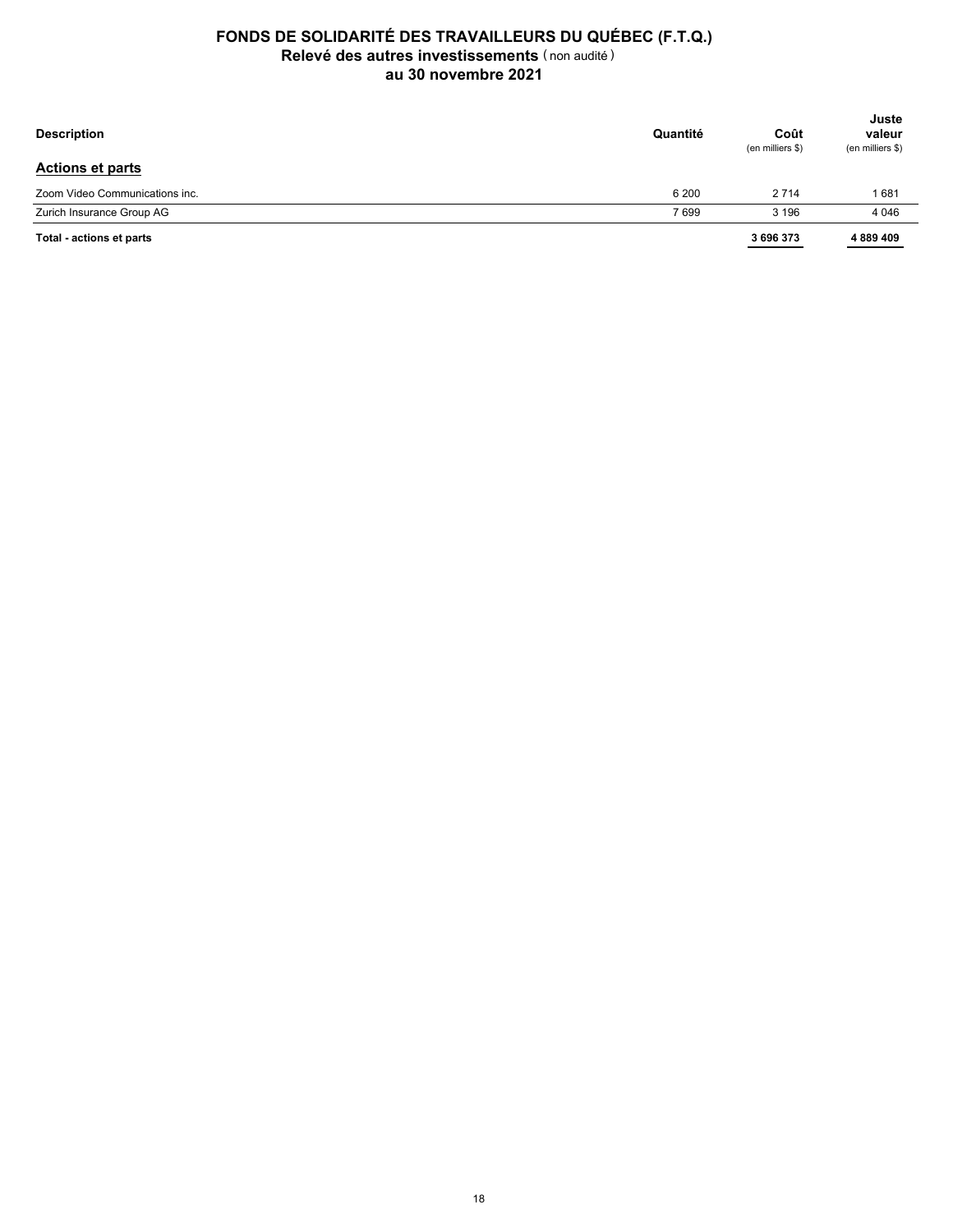| <b>Description</b><br><b>Actions et parts</b> | Quantité | Coût<br>(en milliers \$) | Juste<br>valeur<br>(en milliers \$) |
|-----------------------------------------------|----------|--------------------------|-------------------------------------|
| Zoom Video Communications inc.                | 6 200    | 2 7 1 4                  | 1681                                |
| Zurich Insurance Group AG                     | 7699     | 3 1 9 6                  | 4 0 4 6                             |
| Total - actions et parts                      |          | 3696373                  | 4889409                             |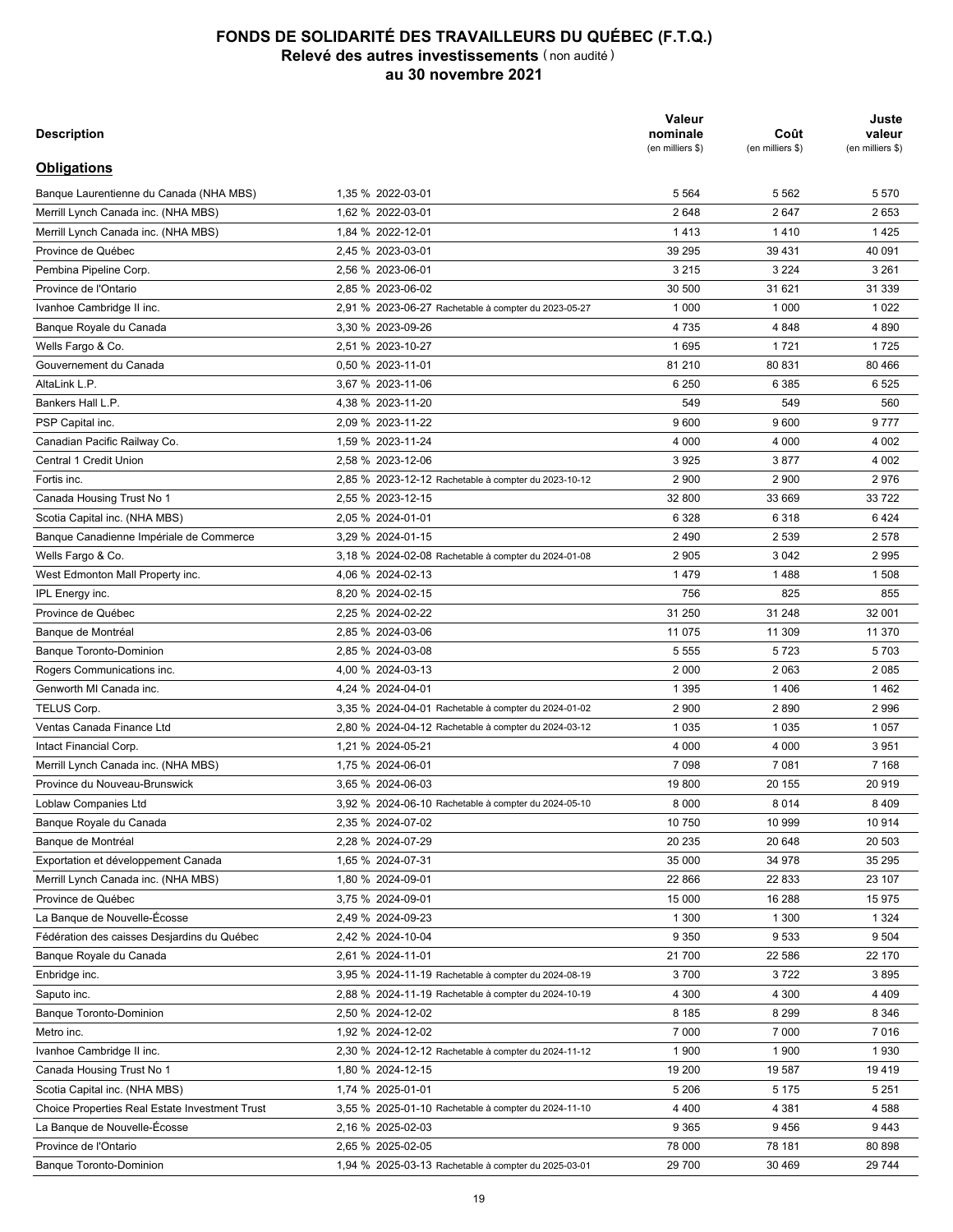| <b>Description</b>                                    |                                                      | Valeur<br>nominale<br>(en milliers \$) | Coût<br>(en milliers \$) | Juste<br>valeur<br>(en milliers \$) |
|-------------------------------------------------------|------------------------------------------------------|----------------------------------------|--------------------------|-------------------------------------|
| <b>Obligations</b>                                    |                                                      |                                        |                          |                                     |
| Banque Laurentienne du Canada (NHA MBS)               | 1,35 % 2022-03-01                                    | 5 5 6 4                                | 5 5 6 2                  | 5 5 7 0                             |
| Merrill Lynch Canada inc. (NHA MBS)                   | 1,62 % 2022-03-01                                    | 2648                                   | 2647                     | 2653                                |
| Merrill Lynch Canada inc. (NHA MBS)                   | 1,84 % 2022-12-01                                    | 1413                                   | 1410                     | 1425                                |
| Province de Québec                                    | 2,45 % 2023-03-01                                    | 39 295                                 | 39 431                   | 40 091                              |
| Pembina Pipeline Corp.                                | 2,56 % 2023-06-01                                    | 3 2 1 5                                | 3 2 2 4                  | 3 2 6 1                             |
| Province de l'Ontario                                 | 2,85 % 2023-06-02                                    | 30 500                                 | 31 621                   | 31 339                              |
| Ivanhoe Cambridge II inc.                             | 2,91 % 2023-06-27 Rachetable à compter du 2023-05-27 | 1 0 0 0                                | 1 0 0 0                  | 1 0 2 2                             |
| Banque Royale du Canada                               | 3,30 % 2023-09-26                                    | 4735                                   | 4848                     | 4 8 9 0                             |
| Wells Fargo & Co.                                     | 2,51 % 2023-10-27                                    | 1695                                   | 1721                     | 1725                                |
| Gouvernement du Canada                                | 0.50 % 2023-11-01                                    | 81 210                                 | 80 831                   | 80 466                              |
| AltaLink L.P.                                         | 3,67 % 2023-11-06                                    | 6 2 5 0                                | 6 3 8 5                  | 6525                                |
| Bankers Hall L.P.                                     | 4,38 % 2023-11-20                                    | 549                                    | 549                      | 560                                 |
| PSP Capital inc.                                      | 2,09 % 2023-11-22                                    | 9600                                   | 9600                     | 9777                                |
| Canadian Pacific Railway Co.                          | 1,59 % 2023-11-24                                    | 4 0 0 0                                | 4 0 0 0                  | 4 0 0 2                             |
| Central 1 Credit Union                                |                                                      |                                        |                          |                                     |
|                                                       | 2,58 % 2023-12-06                                    | 3925                                   | 3877                     | 4 0 0 2                             |
| Fortis inc.                                           | 2,85 % 2023-12-12 Rachetable à compter du 2023-10-12 | 2 9 0 0                                | 2 900                    | 2976                                |
| Canada Housing Trust No 1                             | 2,55 % 2023-12-15                                    | 32 800                                 | 33 669                   | 33722                               |
| Scotia Capital inc. (NHA MBS)                         | 2,05 % 2024-01-01                                    | 6 3 2 8                                | 6 3 1 8                  | 6424                                |
| Banque Canadienne Impériale de Commerce               | 3,29 % 2024-01-15                                    | 2490                                   | 2 5 3 9                  | 2 5 7 8                             |
| Wells Fargo & Co.                                     | 3,18 % 2024-02-08 Rachetable à compter du 2024-01-08 | 2 9 0 5                                | 3 0 4 2                  | 2995                                |
| West Edmonton Mall Property inc.                      | 4,06 % 2024-02-13                                    | 1479                                   | 1488                     | 1 508                               |
| IPL Energy inc.                                       | 8,20 % 2024-02-15                                    | 756                                    | 825                      | 855                                 |
| Province de Québec                                    | 2,25 % 2024-02-22                                    | 31 250                                 | 31 248                   | 32 001                              |
| Banque de Montréal                                    | 2,85 % 2024-03-06                                    | 11 075                                 | 11 309                   | 11 370                              |
| <b>Banque Toronto-Dominion</b>                        | 2,85 % 2024-03-08                                    | 5 5 5 5                                | 5723                     | 5703                                |
| Rogers Communications inc.                            | 4,00 % 2024-03-13                                    | 2 0 0 0                                | 2 0 6 3                  | 2085                                |
| Genworth MI Canada inc.                               | 4,24 % 2024-04-01                                    | 1 3 9 5                                | 1406                     | 1462                                |
| TELUS Corp.                                           | 3,35 % 2024-04-01 Rachetable à compter du 2024-01-02 | 2 9 0 0                                | 2890                     | 2 9 9 6                             |
| Ventas Canada Finance Ltd                             | 2,80 % 2024-04-12 Rachetable à compter du 2024-03-12 | 1 0 3 5                                | 1 0 3 5                  | 1 0 5 7                             |
| Intact Financial Corp.                                | 1,21 % 2024-05-21                                    | 4 0 0 0                                | 4 0 0 0                  | 3 9 5 1                             |
| Merrill Lynch Canada inc. (NHA MBS)                   | 1,75 % 2024-06-01                                    | 7 0 9 8                                | 7 0 8 1                  | 7 1 6 8                             |
| Province du Nouveau-Brunswick                         | 3,65 % 2024-06-03                                    | 19800                                  | 20 155                   | 20 919                              |
| Loblaw Companies Ltd                                  | 3,92 % 2024-06-10 Rachetable à compter du 2024-05-10 | 8 0 0 0                                | 8014                     | 8 4 0 9                             |
| Banque Royale du Canada                               | 2,35 % 2024-07-02                                    | 10 750                                 | 10 999                   | 10 914                              |
| Banque de Montréal                                    | 2,28 % 2024-07-29                                    | 20 235                                 | 20 648                   | 20 503                              |
| Exportation et développement Canada                   | 1,65 % 2024-07-31                                    | 35 000                                 | 34 978                   | 35 295                              |
| Merrill Lynch Canada inc. (NHA MBS)                   | 1,80 % 2024-09-01                                    | 22 866                                 | 22 833                   | 23 107                              |
| Province de Québec                                    | 3,75 % 2024-09-01                                    | 15 000                                 | 16 288                   | 15 975                              |
| La Banque de Nouvelle-Écosse                          | 2,49 % 2024-09-23                                    | 1 300                                  | 1 300                    | 1 3 2 4                             |
| Fédération des caisses Desjardins du Québec           | 2,42 % 2024-10-04                                    | 9 3 5 0                                | 9533                     | 9 5 0 4                             |
| Banque Royale du Canada                               | 2,61 % 2024-11-01                                    | 21 700                                 | 22 586                   | 22 170                              |
| Enbridge inc.                                         | 3,95 % 2024-11-19 Rachetable à compter du 2024-08-19 | 3700                                   | 3722                     | 3895                                |
| Saputo inc.                                           | 2,88 % 2024-11-19 Rachetable à compter du 2024-10-19 | 4 300                                  | 4 300                    | 4 4 0 9                             |
| <b>Banque Toronto-Dominion</b>                        | 2,50 % 2024-12-02                                    | 8 1 8 5                                | 8 2 9 9                  | 8 3 4 6                             |
| Metro inc.                                            | 1,92 % 2024-12-02                                    | 7 000                                  | 7 000                    | 7016                                |
| Ivanhoe Cambridge II inc.                             | 2,30 % 2024-12-12 Rachetable à compter du 2024-11-12 | 1 900                                  | 1 900                    | 1930                                |
| Canada Housing Trust No 1                             | 1,80 % 2024-12-15                                    | 19 200                                 | 19 587                   | 19419                               |
| Scotia Capital inc. (NHA MBS)                         | 1,74 % 2025-01-01                                    | 5 206                                  | 5 1 7 5                  | 5 2 5 1                             |
| <b>Choice Properties Real Estate Investment Trust</b> | 3,55 % 2025-01-10 Rachetable à compter du 2024-11-10 | 4 4 0 0                                | 4 381                    | 4 5 8 8                             |
| La Banque de Nouvelle-Écosse                          | 2,16 % 2025-02-03                                    | 9 3 6 5                                | 9456                     | 9443                                |
| Province de l'Ontario                                 | 2,65 % 2025-02-05                                    | 78 000                                 | 78 181                   | 80 898                              |
|                                                       |                                                      |                                        | 30 469                   | 29 744                              |
| <b>Banque Toronto-Dominion</b>                        | 1,94 % 2025-03-13 Rachetable à compter du 2025-03-01 | 29 700                                 |                          |                                     |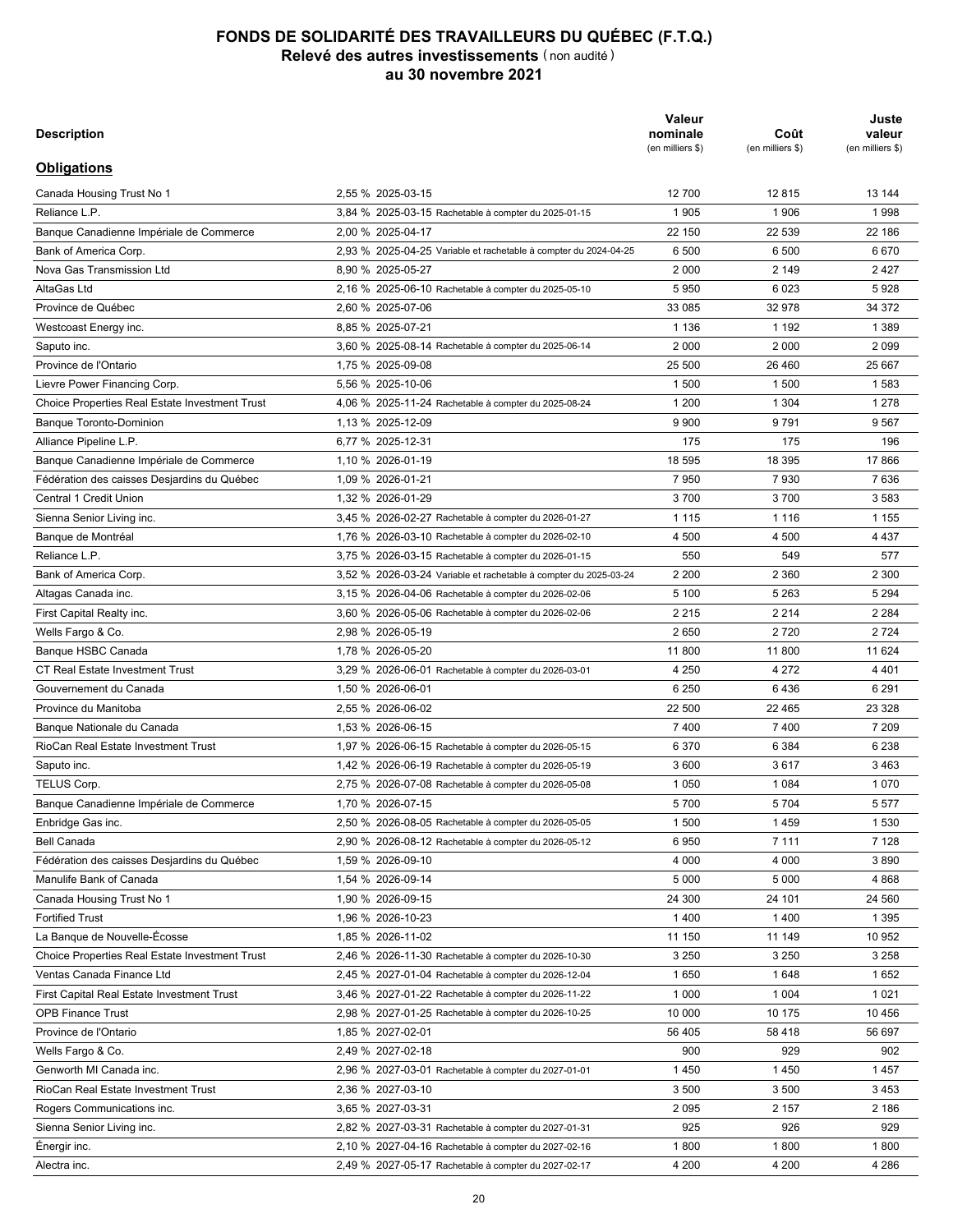| <b>Description</b>                                    |                                                                  | Valeur<br>nominale<br>(en milliers \$) | Coût<br>(en milliers \$) | Juste<br>valeur<br>(en milliers \$) |
|-------------------------------------------------------|------------------------------------------------------------------|----------------------------------------|--------------------------|-------------------------------------|
| <b>Obligations</b>                                    |                                                                  |                                        |                          |                                     |
| Canada Housing Trust No 1                             | 2.55 % 2025-03-15                                                | 12 700                                 | 12815                    | 13 144                              |
| Reliance L.P.                                         | 3,84 % 2025-03-15 Rachetable à compter du 2025-01-15             | 1905                                   | 1906                     | 1998                                |
| Banque Canadienne Impériale de Commerce               | 2,00 % 2025-04-17                                                | 22 150                                 | 22 539                   | 22 186                              |
| Bank of America Corp.                                 | 2,93 % 2025-04-25 Variable et rachetable à compter du 2024-04-25 | 6 500                                  | 6 500                    | 6670                                |
| Nova Gas Transmission Ltd                             | 8,90 % 2025-05-27                                                | 2 0 0 0                                | 2 149                    | 2427                                |
| AltaGas Ltd                                           | 2,16 % 2025-06-10 Rachetable à compter du 2025-05-10             | 5 9 5 0                                | 6 0 23                   | 5928                                |
| Province de Québec                                    | 2,60 % 2025-07-06                                                | 33 085                                 | 32 978                   | 34 372                              |
| Westcoast Energy inc.                                 | 8,85 % 2025-07-21                                                | 1 1 3 6                                | 1 1 9 2                  | 1 3 8 9                             |
| Saputo inc.                                           | 3,60 % 2025-08-14 Rachetable à compter du 2025-06-14             | 2 0 0 0                                | 2 0 0 0                  | 2 0 9 9                             |
| Province de l'Ontario                                 | 1,75 % 2025-09-08                                                | 25 500                                 | 26 460                   | 25 667                              |
| Lievre Power Financing Corp.                          | 5,56 % 2025-10-06                                                | 1 500                                  | 1 500                    | 1583                                |
| <b>Choice Properties Real Estate Investment Trust</b> | 4,06 % 2025-11-24 Rachetable à compter du 2025-08-24             | 1 200                                  | 1 3 0 4                  | 1 2 7 8                             |
| <b>Banque Toronto-Dominion</b>                        | 1,13 % 2025-12-09                                                | 9 9 0 0                                | 9791                     | 9567                                |
| Alliance Pipeline L.P.                                | 6,77 % 2025-12-31                                                | 175                                    | 175                      | 196                                 |
| Banque Canadienne Impériale de Commerce               | 1,10 % 2026-01-19                                                | 18 595                                 | 18 395                   | 17866                               |
| Fédération des caisses Desjardins du Québec           | 1,09 % 2026-01-21                                                | 7950                                   | 7930                     | 7636                                |
| Central 1 Credit Union                                | 1,32 % 2026-01-29                                                | 3700                                   | 3700                     | 3 5 8 3                             |
| Sienna Senior Living inc.                             | 3,45 % 2026-02-27 Rachetable à compter du 2026-01-27             | 1 1 1 5                                | 1 1 1 6                  | 1 1 5 5                             |
| Banque de Montréal                                    | 1.76 % 2026-03-10 Rachetable à compter du 2026-02-10             | 4 500                                  | 4 500                    | 4 4 3 7                             |
| Reliance L.P.                                         | 3,75 % 2026-03-15 Rachetable à compter du 2026-01-15             | 550                                    | 549                      | 577                                 |
| Bank of America Corp.                                 | 3,52 % 2026-03-24 Variable et rachetable à compter du 2025-03-24 | 2 2 0 0                                | 2 3 6 0                  | 2 3 0 0                             |
| Altagas Canada inc.                                   | 3,15 % 2026-04-06 Rachetable à compter du 2026-02-06             | 5 100                                  | 5 2 6 3                  | 5 2 9 4                             |
| First Capital Realty inc.                             | 3,60 % 2026-05-06 Rachetable à compter du 2026-02-06             | 2 2 1 5                                | 2 2 1 4                  | 2 2 8 4                             |
| Wells Fargo & Co.                                     | 2,98 % 2026-05-19                                                | 2650                                   | 2720                     | 2 7 2 4                             |
| Banque HSBC Canada                                    | 1,78 % 2026-05-20                                                | 11 800                                 | 11800                    | 11 624                              |
| <b>CT Real Estate Investment Trust</b>                | 3,29 % 2026-06-01 Rachetable à compter du 2026-03-01             | 4 2 5 0                                | 4 2 7 2                  | 4 4 0 1                             |
| Gouvernement du Canada                                | 1,50 % 2026-06-01                                                | 6 2 5 0                                | 6436                     | 6 2 9 1                             |
| Province du Manitoba                                  | 2,55 % 2026-06-02                                                | 22 500                                 | 22 4 65                  | 23 328                              |
| Banque Nationale du Canada                            | 1,53 % 2026-06-15                                                | 7400                                   | 7400                     | 7 209                               |
| RioCan Real Estate Investment Trust                   | 1,97 % 2026-06-15 Rachetable à compter du 2026-05-15             | 6 3 7 0                                | 6 3 8 4                  | 6 2 3 8                             |
| Saputo inc.                                           | 1,42 % 2026-06-19 Rachetable à compter du 2026-05-19             | 3600                                   | 3617                     | 3 4 6 3                             |
| TELUS Corp.                                           | 2,75 % 2026-07-08 Rachetable à compter du 2026-05-08             | 1 0 5 0                                | 1 0 8 4                  | 1070                                |
|                                                       | 1,70 % 2026-07-15                                                | 5700                                   | 5704                     | 5577                                |
| Banque Canadienne Impériale de Commerce               |                                                                  |                                        |                          |                                     |
| Enbridge Gas inc.                                     | 2,50 % 2026-08-05 Rachetable à compter du 2026-05-05             | 1 500                                  | 1459                     | 1 5 3 0                             |
| <b>Bell Canada</b>                                    | 2,90 % 2026-08-12 Rachetable à compter du 2026-05-12             | 6950                                   | 7 1 1 1                  | 7 1 2 8                             |
| Fédération des caisses Desjardins du Québec           | 1,59 % 2026-09-10                                                | 4 0 0 0                                | 4 0 0 0                  | 3890                                |
| Manulife Bank of Canada                               | 1,54 % 2026-09-14                                                | 5 0 0 0                                | 5 0 0 0                  | 4 8 6 8                             |
| Canada Housing Trust No 1                             | 1,90 % 2026-09-15                                                | 24 300                                 | 24 101                   | 24 560                              |
| <b>Fortified Trust</b>                                | 1,96 % 2026-10-23                                                | 1400                                   | 1400                     | 1 3 9 5                             |
| La Banque de Nouvelle-Écosse                          | 1,85 % 2026-11-02                                                | 11 150                                 | 11 149                   | 10 952                              |
| Choice Properties Real Estate Investment Trust        | 2,46 % 2026-11-30 Rachetable à compter du 2026-10-30             | 3 2 5 0                                | 3 2 5 0                  | 3 2 5 8                             |
| Ventas Canada Finance Ltd                             | 2,45 % 2027-01-04 Rachetable à compter du 2026-12-04             | 1650                                   | 1648                     | 1652                                |
| First Capital Real Estate Investment Trust            | 3,46 % 2027-01-22 Rachetable à compter du 2026-11-22             | 1 0 0 0                                | 1 0 0 4                  | 1 0 2 1                             |
| <b>OPB Finance Trust</b>                              | 2,98 % 2027-01-25 Rachetable à compter du 2026-10-25             | 10 000                                 | 10 175                   | 10 456                              |
| Province de l'Ontario                                 | 1,85 % 2027-02-01                                                | 56 405                                 | 58 418                   | 56 697                              |
| Wells Fargo & Co.                                     | 2,49 % 2027-02-18                                                | 900                                    | 929                      | 902                                 |
| Genworth MI Canada inc.                               | 2,96 % 2027-03-01 Rachetable à compter du 2027-01-01             | 1450                                   | 1450                     | 1457                                |
| RioCan Real Estate Investment Trust                   | 2,36 % 2027-03-10                                                | 3 500                                  | 3 500                    | 3 4 5 3                             |
| Rogers Communications inc.                            | 3,65 % 2027-03-31                                                | 2 0 9 5                                | 2 157                    | 2 186                               |
| Sienna Senior Living inc.                             | 2,82 % 2027-03-31 Rachetable à compter du 2027-01-31             | 925                                    | 926                      | 929                                 |
| Énergir inc.                                          | 2,10 % 2027-04-16 Rachetable à compter du 2027-02-16             | 1800                                   | 1800                     | 1800                                |
| Alectra inc.                                          | 2,49 % 2027-05-17 Rachetable à compter du 2027-02-17             | 4 200                                  | 4 200                    | 4 2 8 6                             |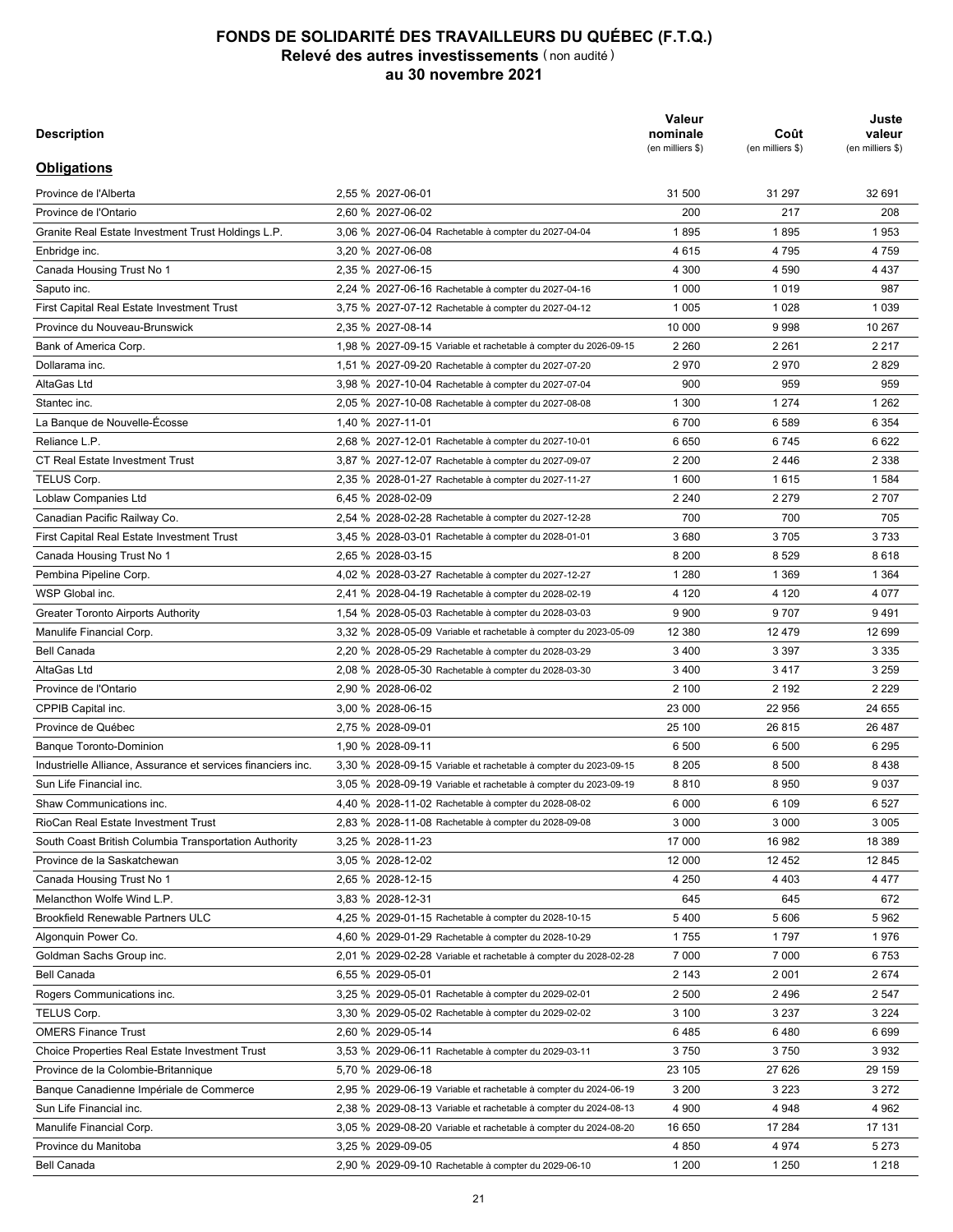| <b>Description</b>                                           |                                                                  | Valeur<br>nominale<br>(en milliers \$) | Coût<br>(en milliers \$) | Juste<br>valeur<br>(en milliers \$) |
|--------------------------------------------------------------|------------------------------------------------------------------|----------------------------------------|--------------------------|-------------------------------------|
| <b>Obligations</b>                                           |                                                                  |                                        |                          |                                     |
| Province de l'Alberta                                        | 2.55 % 2027-06-01                                                | 31 500                                 | 31 297                   | 32 691                              |
| Province de l'Ontario                                        | 2.60 % 2027-06-02                                                | 200                                    | 217                      | 208                                 |
| Granite Real Estate Investment Trust Holdings L.P.           | 3,06 % 2027-06-04 Rachetable à compter du 2027-04-04             | 1895                                   | 1895                     | 1953                                |
| Enbridge inc.                                                | 3,20 % 2027-06-08                                                | 4615                                   | 4795                     | 4 7 5 9                             |
| Canada Housing Trust No 1                                    | 2,35 % 2027-06-15                                                | 4 300                                  | 4 5 9 0                  | 4 4 3 7                             |
| Saputo inc.                                                  | 2,24 % 2027-06-16 Rachetable à compter du 2027-04-16             | 1 0 0 0                                | 1019                     | 987                                 |
| First Capital Real Estate Investment Trust                   | 3.75 % 2027-07-12 Rachetable à compter du 2027-04-12             | 1 0 0 5                                | 1 0 2 8                  | 1 0 3 9                             |
| Province du Nouveau-Brunswick                                | 2,35 % 2027-08-14                                                | 10 000                                 | 9998                     | 10 267                              |
| Bank of America Corp.                                        | 1,98 % 2027-09-15 Variable et rachetable à compter du 2026-09-15 | 2 2 6 0                                | 2 2 6 1                  | 2 2 1 7                             |
| Dollarama inc.                                               | 1,51 % 2027-09-20 Rachetable à compter du 2027-07-20             | 2970                                   | 2970                     | 2829                                |
| AltaGas Ltd                                                  | 3,98 % 2027-10-04 Rachetable à compter du 2027-07-04             | 900                                    | 959                      | 959                                 |
| Stantec inc.                                                 | 2,05 % 2027-10-08 Rachetable à compter du 2027-08-08             | 1 300                                  | 1 2 7 4                  | 1 2 6 2                             |
| La Banque de Nouvelle-Écosse                                 | 1,40 % 2027-11-01                                                | 6700                                   | 6 5 8 9                  | 6 3 5 4                             |
| Reliance L.P.                                                | 2,68 % 2027-12-01 Rachetable à compter du 2027-10-01             | 6650                                   | 6745                     | 6622                                |
| CT Real Estate Investment Trust                              | 3,87 % 2027-12-07 Rachetable à compter du 2027-09-07             | 2 2 0 0                                | 2446                     | 2 3 3 8                             |
| <b>TELUS Corp.</b>                                           | 2,35 % 2028-01-27 Rachetable à compter du 2027-11-27             | 1 600                                  | 1615                     | 1 5 8 4                             |
| Loblaw Companies Ltd                                         | 6,45 % 2028-02-09                                                | 2 2 4 0                                | 2 2 7 9                  | 2 7 0 7                             |
| Canadian Pacific Railway Co.                                 | 2,54 % 2028-02-28 Rachetable à compter du 2027-12-28             | 700                                    | 700                      | 705                                 |
| First Capital Real Estate Investment Trust                   | 3,45 % 2028-03-01 Rachetable à compter du 2028-01-01             | 3680                                   | 3705                     | 3733                                |
| Canada Housing Trust No 1                                    | 2,65 % 2028-03-15                                                | 8 2 0 0                                | 8529                     | 8618                                |
| Pembina Pipeline Corp.                                       | 4,02 % 2028-03-27 Rachetable à compter du 2027-12-27             | 1 2 8 0                                | 1 3 6 9                  | 1 3 6 4                             |
| WSP Global inc.                                              | 2,41 % 2028-04-19 Rachetable à compter du 2028-02-19             | 4 1 2 0                                | 4 1 2 0                  | 4 0 7 7                             |
| <b>Greater Toronto Airports Authority</b>                    | 1,54 % 2028-05-03 Rachetable à compter du 2028-03-03             | 9 9 0 0                                | 9707                     | 9491                                |
| Manulife Financial Corp.                                     | 3,32 % 2028-05-09 Variable et rachetable à compter du 2023-05-09 | 12 3 8 0                               | 12 479                   | 12 699                              |
| <b>Bell Canada</b>                                           | 2,20 % 2028-05-29 Rachetable à compter du 2028-03-29             | 3400                                   | 3 3 9 7                  | 3 3 3 5                             |
| AltaGas Ltd                                                  | 2,08 % 2028-05-30 Rachetable à compter du 2028-03-30             | 3400                                   | 3417                     | 3 2 5 9                             |
| Province de l'Ontario                                        | 2,90 % 2028-06-02                                                | 2 100                                  | 2 192                    | 2 2 2 9                             |
| CPPIB Capital inc.                                           | 3,00 % 2028-06-15                                                | 23 000                                 | 22 956                   | 24 655                              |
| Province de Québec                                           | 2,75 % 2028-09-01                                                | 25 100                                 | 26815                    | 26 487                              |
| <b>Banque Toronto-Dominion</b>                               | 1,90 % 2028-09-11                                                | 6 500                                  | 6 500                    | 6 2 9 5                             |
| Industrielle Alliance, Assurance et services financiers inc. | 3,30 % 2028-09-15 Variable et rachetable à compter du 2023-09-15 | 8 2 0 5                                | 8 500                    | 8438                                |
| Sun Life Financial inc.                                      | 3,05 % 2028-09-19 Variable et rachetable à compter du 2023-09-19 | 8810                                   | 8950                     | 9 0 3 7                             |
| Shaw Communications inc.                                     | 4,40 % 2028-11-02 Rachetable à compter du 2028-08-02             | 6 0 0 0                                | 6 109                    | 6 5 27                              |
| RioCan Real Estate Investment Trust                          | 2,83 % 2028-11-08 Rachetable à compter du 2028-09-08             | 3 0 0 0                                | 3 0 0 0                  | 3 0 0 5                             |
| South Coast British Columbia Transportation Authority        | 3,25 % 2028-11-23                                                | 17 000                                 | 16 982                   | 18 389                              |
| Province de la Saskatchewan                                  | 3,05 % 2028-12-02                                                | 12 000                                 | 12 452                   | 12 845                              |
| Canada Housing Trust No 1                                    |                                                                  | 4 2 5 0                                | 4 4 0 3                  | 4 4 7 7                             |
| Melancthon Wolfe Wind L.P.                                   | 2,65 % 2028-12-15<br>3,83 % 2028-12-31                           | 645                                    | 645                      | 672                                 |
|                                                              |                                                                  |                                        |                          |                                     |
| <b>Brookfield Renewable Partners ULC</b>                     | 4,25 % 2029-01-15 Rachetable à compter du 2028-10-15             | 5400                                   | 5 606                    | 5962                                |
| Algonquin Power Co.                                          | 4,60 % 2029-01-29 Rachetable à compter du 2028-10-29             | 1755                                   | 1797                     | 1976                                |
| Goldman Sachs Group inc.                                     | 2,01 % 2029-02-28 Variable et rachetable à compter du 2028-02-28 | 7 000                                  | 7 000                    | 6753                                |
| <b>Bell Canada</b>                                           | 6,55 % 2029-05-01                                                | 2 143                                  | 2 0 0 1                  | 2674                                |
| Rogers Communications inc.                                   | 3,25 % 2029-05-01 Rachetable à compter du 2029-02-01             | 2 500                                  | 2496                     | 2 5 4 7                             |
| TELUS Corp.                                                  | 3,30 % 2029-05-02 Rachetable à compter du 2029-02-02             | 3 100                                  | 3 2 3 7                  | 3 2 2 4                             |
| <b>OMERS Finance Trust</b>                                   | 2,60 % 2029-05-14                                                | 6485                                   | 6480                     | 6 6 9 9                             |
| <b>Choice Properties Real Estate Investment Trust</b>        | 3,53 % 2029-06-11 Rachetable à compter du 2029-03-11             | 3750                                   | 3750                     | 3932                                |
| Province de la Colombie-Britannique                          | 5,70 % 2029-06-18                                                | 23 105                                 | 27 626                   | 29 159                              |
| Banque Canadienne Impériale de Commerce                      | 2,95 % 2029-06-19 Variable et rachetable à compter du 2024-06-19 | 3 200                                  | 3 2 2 3                  | 3 2 7 2                             |
| Sun Life Financial inc.                                      | 2,38 % 2029-08-13 Variable et rachetable à compter du 2024-08-13 | 4 900                                  | 4948                     | 4 9 6 2                             |
| Manulife Financial Corp.                                     | 3,05 % 2029-08-20 Variable et rachetable à compter du 2024-08-20 | 16 650                                 | 17 284                   | 17 131                              |
| Province du Manitoba                                         | 3,25 % 2029-09-05                                                | 4 8 5 0                                | 4974                     | 5 2 7 3                             |
| <b>Bell Canada</b>                                           | 2,90 % 2029-09-10 Rachetable à compter du 2029-06-10             | 1 200                                  | 1 2 5 0                  | 1 2 1 8                             |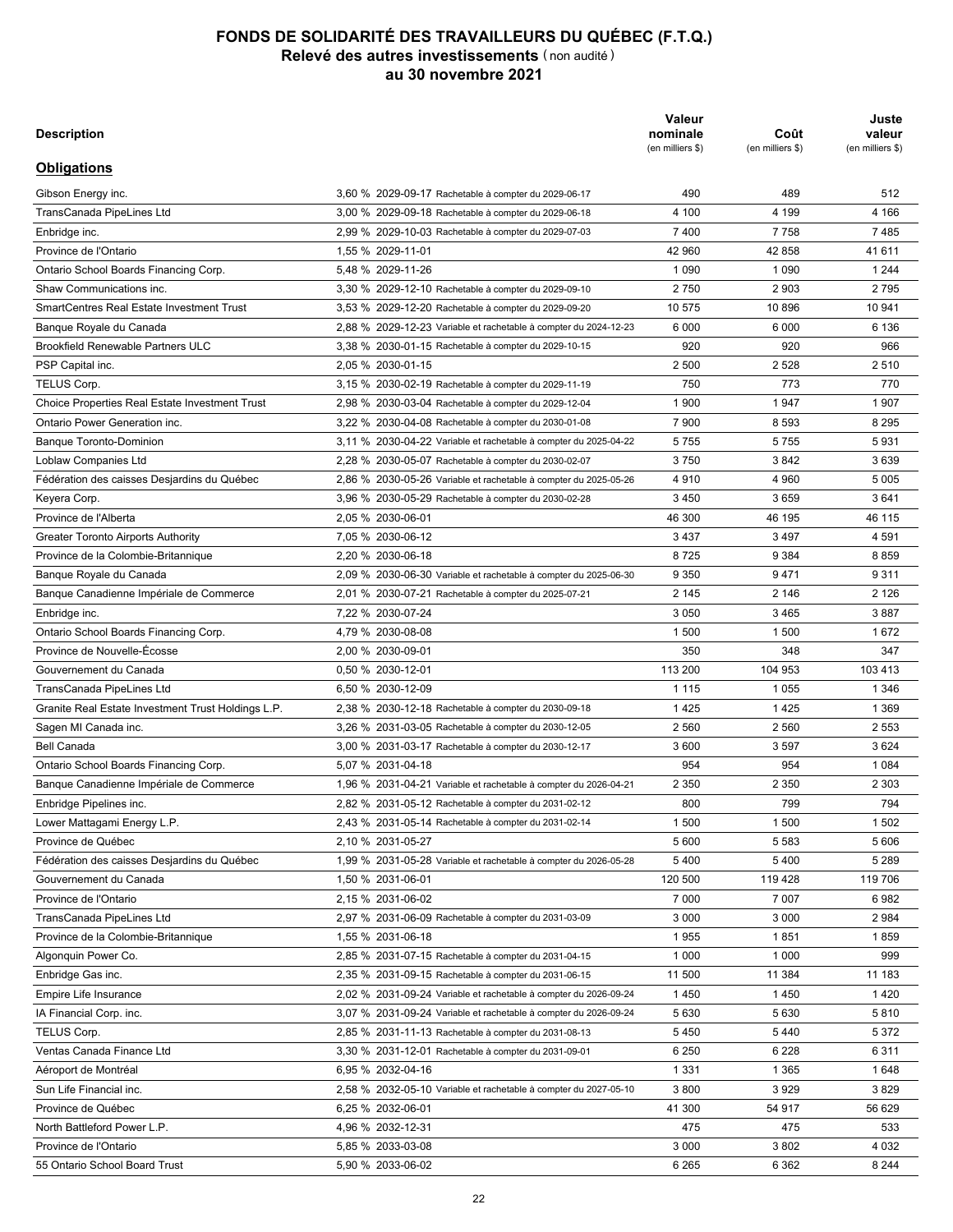| <b>Description</b>                                    |                                                                           | Valeur<br>nominale<br>(en milliers \$) | Coût<br>(en milliers \$) | Juste<br>valeur<br>(en milliers \$) |
|-------------------------------------------------------|---------------------------------------------------------------------------|----------------------------------------|--------------------------|-------------------------------------|
| <b>Obligations</b>                                    |                                                                           |                                        |                          |                                     |
| Gibson Energy inc.                                    | 3.60 % 2029-09-17 Rachetable à compter du 2029-06-17                      | 490                                    | 489                      | 512                                 |
| TransCanada PipeLines Ltd                             | 3,00 % 2029-09-18 Rachetable à compter du 2029-06-18                      | 4 100                                  | 4 199                    | 4 1 6 6                             |
| Enbridge inc.                                         | 2,99 % 2029-10-03 Rachetable à compter du 2029-07-03                      | 7400                                   | 7758                     | 7485                                |
| Province de l'Ontario                                 | 1,55 % 2029-11-01                                                         | 42 960                                 | 42 858                   | 41 611                              |
| Ontario School Boards Financing Corp.                 | 5,48 % 2029-11-26                                                         | 1 0 9 0                                | 1 0 9 0                  | 1 2 4 4                             |
| Shaw Communications inc.                              | 3,30 % 2029-12-10 Rachetable à compter du 2029-09-10                      | 2750                                   | 2 9 0 3                  | 2795                                |
| <b>SmartCentres Real Estate Investment Trust</b>      | 3,53 % 2029-12-20 Rachetable à compter du 2029-09-20                      | 10 575                                 | 10896                    | 10 941                              |
| Banque Royale du Canada                               | 2,88 % 2029-12-23 Variable et rachetable à compter du 2024-12-23          | 6 0 0 0                                | 6 0 0 0                  | 6 1 3 6                             |
| <b>Brookfield Renewable Partners ULC</b>              | 3,38 % 2030-01-15 Rachetable à compter du 2029-10-15                      | 920                                    | 920                      | 966                                 |
| PSP Capital inc.                                      | 2,05 % 2030-01-15                                                         | 2 500                                  | 2 5 2 8                  | 2510                                |
| TELUS Corp.                                           | 3,15 % 2030-02-19 Rachetable à compter du 2029-11-19                      | 750                                    | 773                      | 770                                 |
| <b>Choice Properties Real Estate Investment Trust</b> | 2,98 % 2030-03-04 Rachetable à compter du 2029-12-04                      | 1 900                                  | 1947                     | 1907                                |
| Ontario Power Generation inc.                         | 3,22 % 2030-04-08 Rachetable à compter du 2030-01-08                      | 7 900                                  | 8 5 9 3                  | 8 2 9 5                             |
| <b>Banque Toronto-Dominion</b>                        | 3,11 % 2030-04-22 Variable et rachetable à compter du 2025-04-22          | 5755                                   | 5755                     | 5931                                |
| Loblaw Companies Ltd                                  | 2,28 % 2030-05-07 Rachetable à compter du 2030-02-07                      | 3750                                   | 3842                     | 3639                                |
| Fédération des caisses Desjardins du Québec           | 2,86 % 2030-05-26 Variable et rachetable à compter du 2025-05-26          | 4910                                   | 4 9 6 0                  | 5 0 0 5                             |
| Keyera Corp.                                          | 3,96 % 2030-05-29 Rachetable à compter du 2030-02-28                      | 3 4 5 0                                | 3659                     | 3641                                |
| Province de l'Alberta                                 | 2,05 % 2030-06-01                                                         | 46 300                                 | 46 195                   | 46 115                              |
| <b>Greater Toronto Airports Authority</b>             | 7,05 % 2030-06-12                                                         | 3 4 3 7                                | 3497                     | 4 5 9 1                             |
| Province de la Colombie-Britannique                   | 2,20 % 2030-06-18                                                         | 8725                                   | 9 3 8 4                  | 8859                                |
| Banque Royale du Canada                               | 2,09 % 2030-06-30 Variable et rachetable à compter du 2025-06-30          | 9 3 5 0                                | 9471                     | 9 3 1 1                             |
|                                                       |                                                                           | 2 1 4 5                                | 2 146                    | 2 1 2 6                             |
| Banque Canadienne Impériale de Commerce               | 2,01 % 2030-07-21 Rachetable à compter du 2025-07-21<br>7,22 % 2030-07-24 | 3 0 5 0                                | 3465                     | 3887                                |
| Enbridge inc.                                         |                                                                           |                                        |                          | 1672                                |
| Ontario School Boards Financing Corp.                 | 4,79 % 2030-08-08                                                         | 1 500                                  | 1 500                    |                                     |
| Province de Nouvelle-Écosse                           | 2,00 % 2030-09-01                                                         | 350                                    | 348                      | 347                                 |
| Gouvernement du Canada                                | 0,50 % 2030-12-01                                                         | 113 200                                | 104 953                  | 103 413                             |
| TransCanada PipeLines Ltd                             | 6,50 % 2030-12-09                                                         | 1 1 1 5                                | 1 0 5 5                  | 1 3 4 6                             |
| Granite Real Estate Investment Trust Holdings L.P.    | 2,38 % 2030-12-18 Rachetable à compter du 2030-09-18                      | 1425                                   | 1425                     | 1 3 6 9                             |
| Sagen MI Canada inc.                                  | 3,26 % 2031-03-05 Rachetable à compter du 2030-12-05                      | 2 5 6 0                                | 2 5 6 0                  | 2 5 5 3                             |
| <b>Bell Canada</b>                                    | 3,00 % 2031-03-17 Rachetable à compter du 2030-12-17                      | 3 600                                  | 3 5 9 7                  | 3 6 2 4                             |
| Ontario School Boards Financing Corp.                 | 5,07 % 2031-04-18                                                         | 954                                    | 954                      | 1 0 8 4                             |
| Banque Canadienne Impériale de Commerce               | 1,96 % 2031-04-21 Variable et rachetable à compter du 2026-04-21          | 2 3 5 0                                | 2 3 5 0                  | 2 3 0 3                             |
| Enbridge Pipelines inc.                               | 2,82 % 2031-05-12 Rachetable à compter du 2031-02-12                      | 800                                    | 799                      | 794                                 |
| Lower Mattagami Energy L.P.                           | 2.43 % 2031-05-14 Rachetable à compter du 2031-02-14                      | 1 500                                  | 1 500                    | 1 502                               |
| Province de Québec                                    | 2,10 % 2031-05-27                                                         | 5 600                                  | 5 5 8 3                  | 5 606                               |
| Fédération des caisses Desjardins du Québec           | 1,99 % 2031-05-28 Variable et rachetable à compter du 2026-05-28          | 5400                                   | 5400                     | 5 2 8 9                             |
| Gouvernement du Canada                                | 1,50 % 2031-06-01                                                         | 120 500                                | 119 428                  | 119 706                             |
| Province de l'Ontario                                 | 2,15 % 2031-06-02                                                         | 7 000                                  | 7 0 0 7                  | 6982                                |
| TransCanada PipeLines Ltd                             | 2,97 % 2031-06-09 Rachetable à compter du 2031-03-09                      | 3 0 0 0                                | 3 0 0 0                  | 2984                                |
| Province de la Colombie-Britannique                   | 1,55 % 2031-06-18                                                         | 1955                                   | 1851                     | 1859                                |
| Algonquin Power Co.                                   | 2,85 % 2031-07-15 Rachetable à compter du 2031-04-15                      | 1 0 0 0                                | 1 0 0 0                  | 999                                 |
| Enbridge Gas inc.                                     | 2,35 % 2031-09-15 Rachetable à compter du 2031-06-15                      | 11 500                                 | 11 384                   | 11 183                              |
| Empire Life Insurance                                 | 2,02 % 2031-09-24 Variable et rachetable à compter du 2026-09-24          | 1450                                   | 1450                     | 1420                                |
| IA Financial Corp. inc.                               | 3,07 % 2031-09-24 Variable et rachetable à compter du 2026-09-24          | 5 6 3 0                                | 5 6 3 0                  | 5810                                |
| TELUS Corp.                                           | 2,85 % 2031-11-13 Rachetable à compter du 2031-08-13                      | 5450                                   | 5440                     | 5 3 7 2                             |
| Ventas Canada Finance Ltd                             | 3,30 % 2031-12-01 Rachetable à compter du 2031-09-01                      | 6 2 5 0                                | 6 2 2 8                  | 6311                                |
| Aéroport de Montréal                                  | 6,95 % 2032-04-16                                                         | 1 3 3 1                                | 1 3 6 5                  | 1648                                |
| Sun Life Financial inc.                               | 2,58 % 2032-05-10 Variable et rachetable à compter du 2027-05-10          | 3800                                   | 3929                     | 3829                                |
| Province de Québec                                    | 6,25 % 2032-06-01                                                         | 41 300                                 | 54 917                   | 56 629                              |
| North Battleford Power L.P.                           | 4,96 % 2032-12-31                                                         | 475                                    | 475                      | 533                                 |
| Province de l'Ontario                                 | 5,85 % 2033-03-08                                                         | 3 0 0 0                                | 3802                     | 4 0 3 2                             |
| 55 Ontario School Board Trust                         | 5,90 % 2033-06-02                                                         | 6 2 6 5                                | 6 3 6 2                  | 8 2 4 4                             |
|                                                       |                                                                           |                                        |                          |                                     |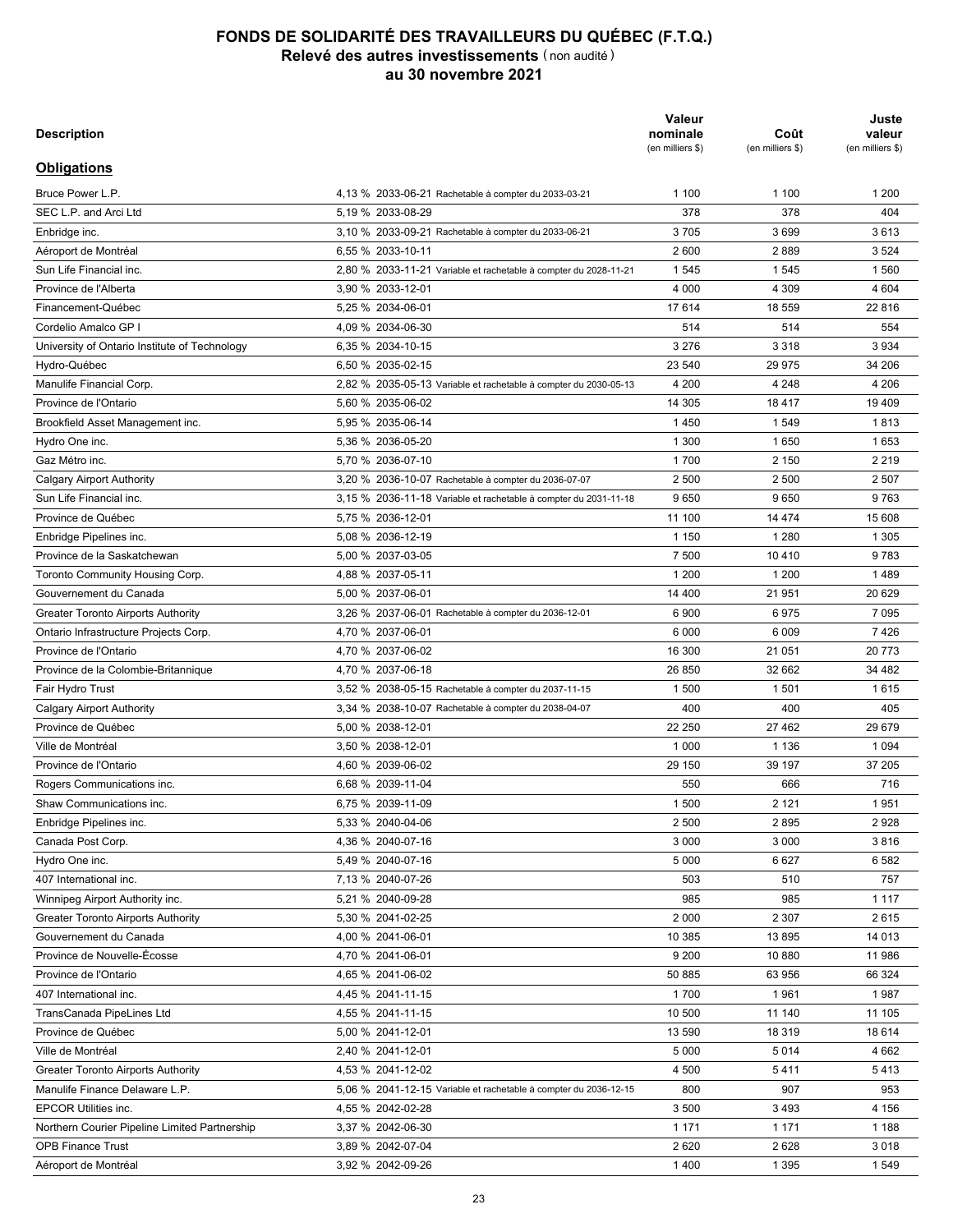| <b>Description</b>                            |                                                                  | Valeur<br>nominale<br>(en milliers \$) | Coût<br>(en milliers \$) | Juste<br>valeur<br>(en milliers \$) |
|-----------------------------------------------|------------------------------------------------------------------|----------------------------------------|--------------------------|-------------------------------------|
| <b>Obligations</b>                            |                                                                  |                                        |                          |                                     |
| Bruce Power L.P.                              | 4.13 % 2033-06-21 Rachetable à compter du 2033-03-21             | 1 100                                  | 1 100                    | 1 200                               |
| SEC L.P. and Arci Ltd                         | 5,19 % 2033-08-29                                                | 378                                    | 378                      | 404                                 |
| Enbridge inc.                                 | 3,10 % 2033-09-21 Rachetable à compter du 2033-06-21             | 3705                                   | 3699                     | 3613                                |
| Aéroport de Montréal                          | 6,55 % 2033-10-11                                                | 2600                                   | 2889                     | 3 5 24                              |
| Sun Life Financial inc.                       | 2,80 % 2033-11-21 Variable et rachetable à compter du 2028-11-21 | 1545                                   | 1545                     | 1560                                |
| Province de l'Alberta                         | 3,90 % 2033-12-01                                                | 4 0 0 0                                | 4 3 0 9                  | 4 604                               |
| Financement-Québec                            | 5.25 % 2034-06-01                                                | 17614                                  | 18 559                   | 22 816                              |
| Cordelio Amalco GP I                          | 4,09 % 2034-06-30                                                | 514                                    | 514                      | 554                                 |
| University of Ontario Institute of Technology | 6,35 % 2034-10-15                                                | 3 2 7 6                                | 3 3 1 8                  | 3 9 3 4                             |
| Hydro-Québec                                  | 6,50 % 2035-02-15                                                | 23 540                                 | 29 975                   | 34 206                              |
| Manulife Financial Corp.                      | 2,82 % 2035-05-13 Variable et rachetable à compter du 2030-05-13 | 4 200                                  | 4 2 4 8                  | 4 2 0 6                             |
| Province de l'Ontario                         | 5,60 % 2035-06-02                                                | 14 305                                 | 18 4 17                  | 19 409                              |
| Brookfield Asset Management inc.              | 5,95 % 2035-06-14                                                | 1450                                   | 1 5 4 9                  | 1813                                |
| Hydro One inc.                                | 5,36 % 2036-05-20                                                | 1 300                                  | 1650                     | 1653                                |
| Gaz Métro inc.                                | 5,70 % 2036-07-10                                                | 1700                                   | 2 1 5 0                  | 2 2 1 9                             |
| <b>Calgary Airport Authority</b>              | 3,20 % 2036-10-07 Rachetable à compter du 2036-07-07             | 2 500                                  | 2 500                    | 2 507                               |
| Sun Life Financial inc.                       | 3,15 % 2036-11-18 Variable et rachetable à compter du 2031-11-18 | 9650                                   | 9650                     | 9763                                |
| Province de Québec                            | 5,75 % 2036-12-01                                                | 11 100                                 | 14 474                   | 15 608                              |
| Enbridge Pipelines inc.                       | 5,08 % 2036-12-19                                                | 1 1 5 0                                | 1 2 8 0                  | 1 3 0 5                             |
| Province de la Saskatchewan                   | 5,00 % 2037-03-05                                                | 7 500                                  | 10 410                   | 9783                                |
| Toronto Community Housing Corp.               | 4,88 % 2037-05-11                                                | 1 200                                  | 1 200                    | 1489                                |
| Gouvernement du Canada                        | 5,00 % 2037-06-01                                                | 14 400                                 | 21 951                   | 20 629                              |
| <b>Greater Toronto Airports Authority</b>     | 3,26 % 2037-06-01 Rachetable à compter du 2036-12-01             | 6900                                   | 6975                     | 7 0 9 5                             |
| Ontario Infrastructure Projects Corp.         | 4,70 % 2037-06-01                                                | 6 0 0 0                                | 6 0 0 9                  | 7426                                |
| Province de l'Ontario                         | 4,70 % 2037-06-02                                                | 16 300                                 | 21 051                   | 20 773                              |
| Province de la Colombie-Britannique           | 4,70 % 2037-06-18                                                | 26 850                                 | 32 662                   | 34 482                              |
| Fair Hydro Trust                              | 3,52 % 2038-05-15 Rachetable à compter du 2037-11-15             | 1 500                                  | 1 501                    | 1615                                |
| Calgary Airport Authority                     | 3,34 % 2038-10-07 Rachetable à compter du 2038-04-07             | 400                                    | 400                      | 405                                 |
| Province de Québec                            | 5,00 % 2038-12-01                                                | 22 250                                 | 27 462                   | 29 679                              |
| Ville de Montréal                             | 3,50 % 2038-12-01                                                | 1 0 0 0                                | 1 1 3 6                  | 1 0 9 4                             |
| Province de l'Ontario                         | 4,60 % 2039-06-02                                                | 29 150                                 | 39 197                   | 37 205                              |
| Rogers Communications inc.                    | 6,68 % 2039-11-04                                                | 550                                    | 666                      | 716                                 |
| Shaw Communications inc.                      | 6,75 % 2039-11-09                                                | 1 500                                  | 2 1 2 1                  | 1951                                |
| Enbridge Pipelines inc.                       | 5,33 % 2040-04-06                                                | 2 500                                  | 2895                     | 2928                                |
| Canada Post Corp.                             | 4,36 % 2040-07-16                                                | 3 0 0 0                                | 3 0 0 0                  | 3816                                |
| Hydro One inc.                                | 5,49 % 2040-07-16                                                | 5 0 0 0                                | 6627                     | 6 5 8 2                             |
| 407 International inc.                        | 7,13 % 2040-07-26                                                | 503                                    | 510                      | 757                                 |
| Winnipeg Airport Authority inc.               | 5,21 % 2040-09-28                                                | 985                                    | 985                      | 1 1 1 7                             |
| <b>Greater Toronto Airports Authority</b>     | 5,30 % 2041-02-25                                                | 2 0 0 0                                | 2 3 0 7                  | 2615                                |
| Gouvernement du Canada                        |                                                                  |                                        |                          | 14 013                              |
| Province de Nouvelle-Écosse                   | 4,00 % 2041-06-01<br>4,70 % 2041-06-01                           | 10 385<br>9 2 0 0                      | 13 895<br>10 880         | 11 986                              |
|                                               |                                                                  |                                        |                          |                                     |
| Province de l'Ontario                         | 4,65 % 2041-06-02                                                | 50 885                                 | 63 956                   | 66 324                              |
| 407 International inc.                        | 4,45 % 2041-11-15                                                | 1700                                   | 1961                     | 1987                                |
| TransCanada PipeLines Ltd                     | 4,55 % 2041-11-15                                                | 10 500                                 | 11 140                   | 11 105                              |
| Province de Québec                            | 5,00 % 2041-12-01                                                | 13 590                                 | 18 319                   | 18 614                              |
| Ville de Montréal                             | 2,40 % 2041-12-01                                                | 5 0 0 0                                | 5014                     | 4 6 6 2                             |
| <b>Greater Toronto Airports Authority</b>     | 4,53 % 2041-12-02                                                | 4 500                                  | 5411                     | 5413                                |
| Manulife Finance Delaware L.P.                | 5,06 % 2041-12-15 Variable et rachetable à compter du 2036-12-15 | 800                                    | 907                      | 953                                 |
| <b>EPCOR Utilities inc.</b>                   | 4,55 % 2042-02-28                                                | 3 500                                  | 3493                     | 4 156                               |
| Northern Courier Pipeline Limited Partnership | 3,37 % 2042-06-30                                                | 1 1 7 1                                | 1 1 7 1                  | 1 1 8 8                             |
| <b>OPB Finance Trust</b>                      | 3,89 % 2042-07-04                                                | 2620                                   | 2628                     | 3018                                |
| Aéroport de Montréal                          | 3,92 % 2042-09-26                                                | 1400                                   | 1 3 9 5                  | 1549                                |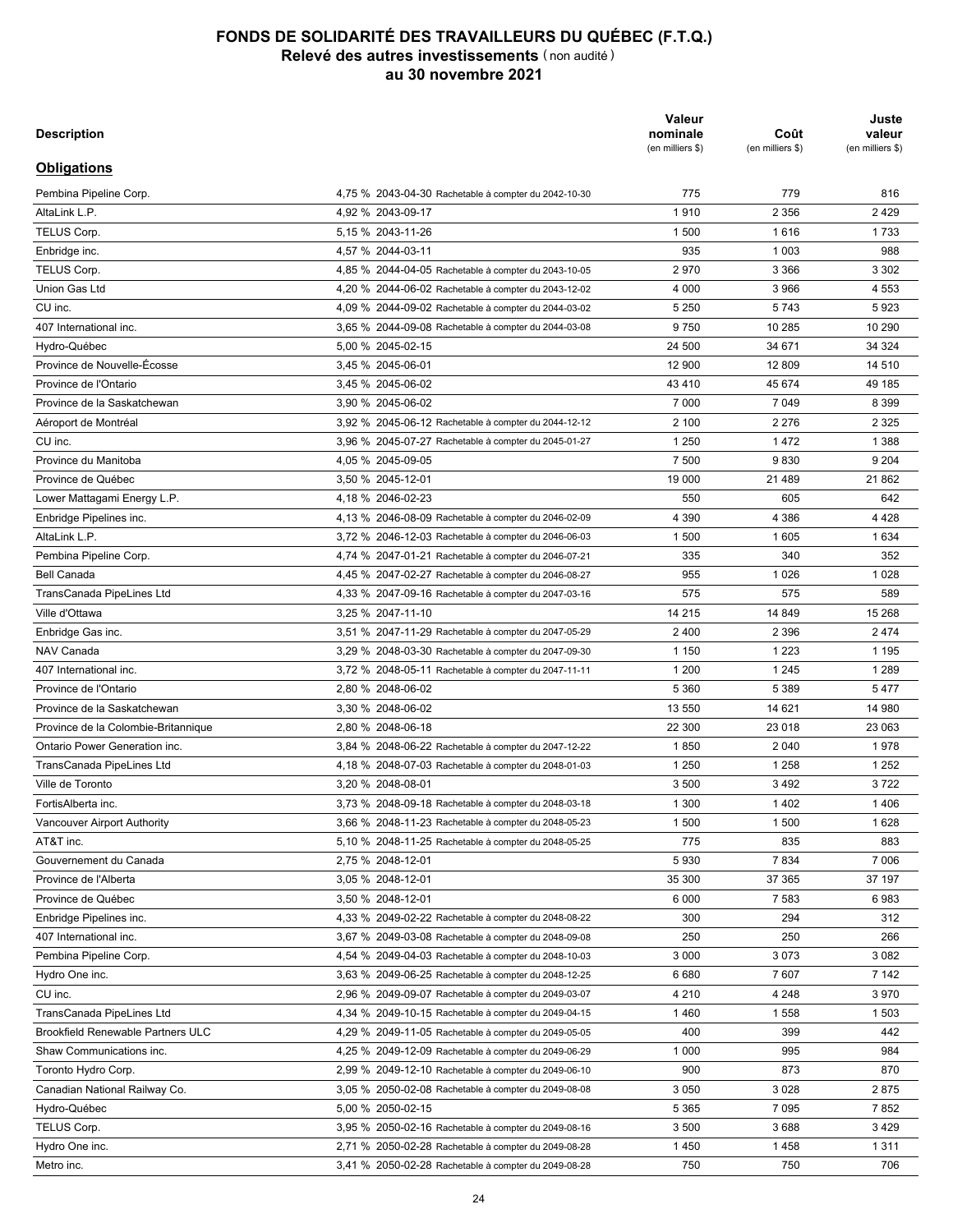| <b>Description</b>                       |                                                                                                              | Valeur<br>nominale<br>(en milliers \$) | Coût<br>(en milliers \$) | Juste<br>valeur<br>(en milliers \$) |
|------------------------------------------|--------------------------------------------------------------------------------------------------------------|----------------------------------------|--------------------------|-------------------------------------|
| <b>Obligations</b>                       |                                                                                                              |                                        |                          |                                     |
| Pembina Pipeline Corp.                   | 4,75 % 2043-04-30 Rachetable à compter du 2042-10-30                                                         | 775                                    | 779                      | 816                                 |
| AltaLink L.P.                            | 4,92 % 2043-09-17                                                                                            | 1910                                   | 2 3 5 6                  | 2429                                |
| <b>TELUS Corp.</b>                       | 5,15 % 2043-11-26                                                                                            | 1 500                                  | 1616                     | 1733                                |
| Enbridge inc.                            | 4.57 % 2044-03-11                                                                                            | 935                                    | 1 0 0 3                  | 988                                 |
| TELUS Corp.                              | 4,85 % 2044-04-05 Rachetable à compter du 2043-10-05                                                         | 2970                                   | 3 3 6 6                  | 3 3 0 2                             |
| Union Gas Ltd                            | 4,20 % 2044-06-02 Rachetable à compter du 2043-12-02                                                         | 4 0 0 0                                | 3966                     | 4 5 5 3                             |
| CU inc.                                  | 4.09 % 2044-09-02 Rachetable à compter du 2044-03-02                                                         | 5 2 5 0                                | 5743                     | 5923                                |
| 407 International inc.                   | 3,65 % 2044-09-08 Rachetable à compter du 2044-03-08                                                         | 9750                                   | 10 285                   | 10 290                              |
| Hydro-Québec                             | 5,00 % 2045-02-15                                                                                            | 24 500                                 | 34 671                   | 34 324                              |
| Province de Nouvelle-Écosse              | 3,45 % 2045-06-01                                                                                            | 12 900                                 | 12 809                   | 14 510                              |
| Province de l'Ontario                    | 3,45 % 2045-06-02                                                                                            | 43 410                                 | 45 674                   | 49 185                              |
| Province de la Saskatchewan              | 3,90 % 2045-06-02                                                                                            | 7 0 0 0                                | 7 0 4 9                  | 8 3 9 9                             |
| Aéroport de Montréal                     | 3,92 % 2045-06-12 Rachetable à compter du 2044-12-12                                                         | 2 100                                  | 2 2 7 6                  | 2 3 2 5                             |
| CU inc.                                  | 3,96 % 2045-07-27 Rachetable à compter du 2045-01-27                                                         | 1 2 5 0                                | 1472                     | 1 3 8 8                             |
| Province du Manitoba                     | 4,05 % 2045-09-05                                                                                            | 7 500                                  | 9830                     | 9 2 0 4                             |
| Province de Québec                       | 3,50 % 2045-12-01                                                                                            | 19 000                                 | 21 489                   | 21862                               |
| Lower Mattagami Energy L.P.              | 4,18 % 2046-02-23                                                                                            | 550                                    | 605                      | 642                                 |
| Enbridge Pipelines inc.                  | 4,13 % 2046-08-09 Rachetable à compter du 2046-02-09                                                         | 4 3 9 0                                | 4 3 8 6                  | 4 4 2 8                             |
| AltaLink L.P.                            | 3.72 % 2046-12-03 Rachetable à compter du 2046-06-03                                                         | 1 500                                  | 1 605                    | 1 6 3 4                             |
| Pembina Pipeline Corp.                   | 4,74 % 2047-01-21 Rachetable à compter du 2046-07-21                                                         | 335                                    | 340                      | 352                                 |
| <b>Bell Canada</b>                       | 4,45 % 2047-02-27 Rachetable à compter du 2046-08-27                                                         | 955                                    | 1 0 2 6                  | 1 0 2 8                             |
| TransCanada PipeLines Ltd                | 4,33 % 2047-09-16 Rachetable à compter du 2047-03-16                                                         | 575                                    | 575                      | 589                                 |
| Ville d'Ottawa                           | 3,25 % 2047-11-10                                                                                            | 14 215                                 | 14 849                   | 15 268                              |
| Enbridge Gas inc.                        | 3,51 % 2047-11-29 Rachetable à compter du 2047-05-29                                                         | 2400                                   | 2 3 9 6                  | 2474                                |
| NAV Canada                               | 3,29 % 2048-03-30 Rachetable à compter du 2047-09-30                                                         | 1 1 5 0                                | 1 2 2 3                  | 1 1 9 5                             |
| 407 International inc.                   | 3,72 % 2048-05-11 Rachetable à compter du 2047-11-11                                                         | 1 200                                  | 1 2 4 5                  | 1 2 8 9                             |
| Province de l'Ontario                    | 2,80 % 2048-06-02                                                                                            | 5 3 6 0                                | 5 3 8 9                  | 5477                                |
| Province de la Saskatchewan              | 3,30 % 2048-06-02                                                                                            | 13 550                                 | 14 621                   | 14 980                              |
| Province de la Colombie-Britannique      | 2.80 % 2048-06-18                                                                                            | 22 300                                 | 23 018                   | 23 063                              |
| Ontario Power Generation inc.            |                                                                                                              | 1850                                   | 2 0 4 0                  | 1978                                |
|                                          | 3,84 % 2048-06-22 Rachetable à compter du 2047-12-22<br>4.18 % 2048-07-03 Rachetable à compter du 2048-01-03 |                                        |                          |                                     |
| TransCanada PipeLines Ltd                |                                                                                                              | 1 2 5 0                                | 1 2 5 8                  | 1 2 5 2                             |
| Ville de Toronto<br>FortisAlberta inc.   | 3,20 % 2048-08-01                                                                                            | 3 500                                  | 3 4 9 2                  | 3722                                |
|                                          | 3,73 % 2048-09-18 Rachetable à compter du 2048-03-18                                                         | 1 300                                  | 1 4 0 2                  | 1406                                |
| Vancouver Airport Authority              | 3,66 % 2048-11-23 Rachetable à compter du 2048-05-23                                                         | 1 500                                  | 1 500                    | 1628                                |
| AT&T inc.                                | 5,10 % 2048-11-25 Rachetable à compter du 2048-05-25                                                         | 775                                    | 835                      | 883                                 |
| Gouvernement du Canada                   | 2,75 % 2048-12-01                                                                                            | 5930                                   | 7834                     | 7 0 0 6                             |
| Province de l'Alberta                    | 3,05 % 2048-12-01                                                                                            | 35 300                                 | 37 365                   | 37 197                              |
| Province de Québec                       | 3,50 % 2048-12-01                                                                                            | 6 0 0 0                                | 7 5 8 3                  | 6983                                |
| Enbridge Pipelines inc.                  | 4,33 % 2049-02-22 Rachetable à compter du 2048-08-22                                                         | 300                                    | 294                      | 312                                 |
| 407 International inc.                   | 3,67 % 2049-03-08 Rachetable à compter du 2048-09-08                                                         | 250                                    | 250                      | 266                                 |
| Pembina Pipeline Corp.                   | 4,54 % 2049-04-03 Rachetable à compter du 2048-10-03                                                         | 3 0 0 0                                | 3073                     | 3 0 8 2                             |
| Hydro One inc.                           | 3,63 % 2049-06-25 Rachetable à compter du 2048-12-25                                                         | 6680                                   | 7607                     | 7 1 4 2                             |
| CU inc.                                  | 2.96 % 2049-09-07 Rachetable à compter du 2049-03-07                                                         | 4 2 1 0                                | 4 2 4 8                  | 3970                                |
| TransCanada PipeLines Ltd                | 4,34 % 2049-10-15 Rachetable à compter du 2049-04-15                                                         | 1460                                   | 1 5 5 8                  | 1 503                               |
| <b>Brookfield Renewable Partners ULC</b> | 4,29 % 2049-11-05 Rachetable à compter du 2049-05-05                                                         | 400                                    | 399                      | 442                                 |
| Shaw Communications inc.                 | 4,25 % 2049-12-09 Rachetable à compter du 2049-06-29                                                         | 1 0 0 0                                | 995                      | 984                                 |
| Toronto Hydro Corp.                      | 2,99 % 2049-12-10 Rachetable à compter du 2049-06-10                                                         | 900                                    | 873                      | 870                                 |
| Canadian National Railway Co.            | 3,05 % 2050-02-08 Rachetable à compter du 2049-08-08                                                         | 3 0 5 0                                | 3 0 28                   | 2875                                |
| Hydro-Québec                             | 5,00 % 2050-02-15                                                                                            | 5 3 6 5                                | 7 0 9 5                  | 7852                                |
| TELUS Corp.                              | 3,95 % 2050-02-16 Rachetable à compter du 2049-08-16                                                         | 3 500                                  | 3688                     | 3429                                |
| Hydro One inc.                           | 2,71 % 2050-02-28 Rachetable à compter du 2049-08-28                                                         | 1450                                   | 1458                     | 1311                                |
| Metro inc.                               | 3,41 % 2050-02-28 Rachetable à compter du 2049-08-28                                                         | 750                                    | 750                      | 706                                 |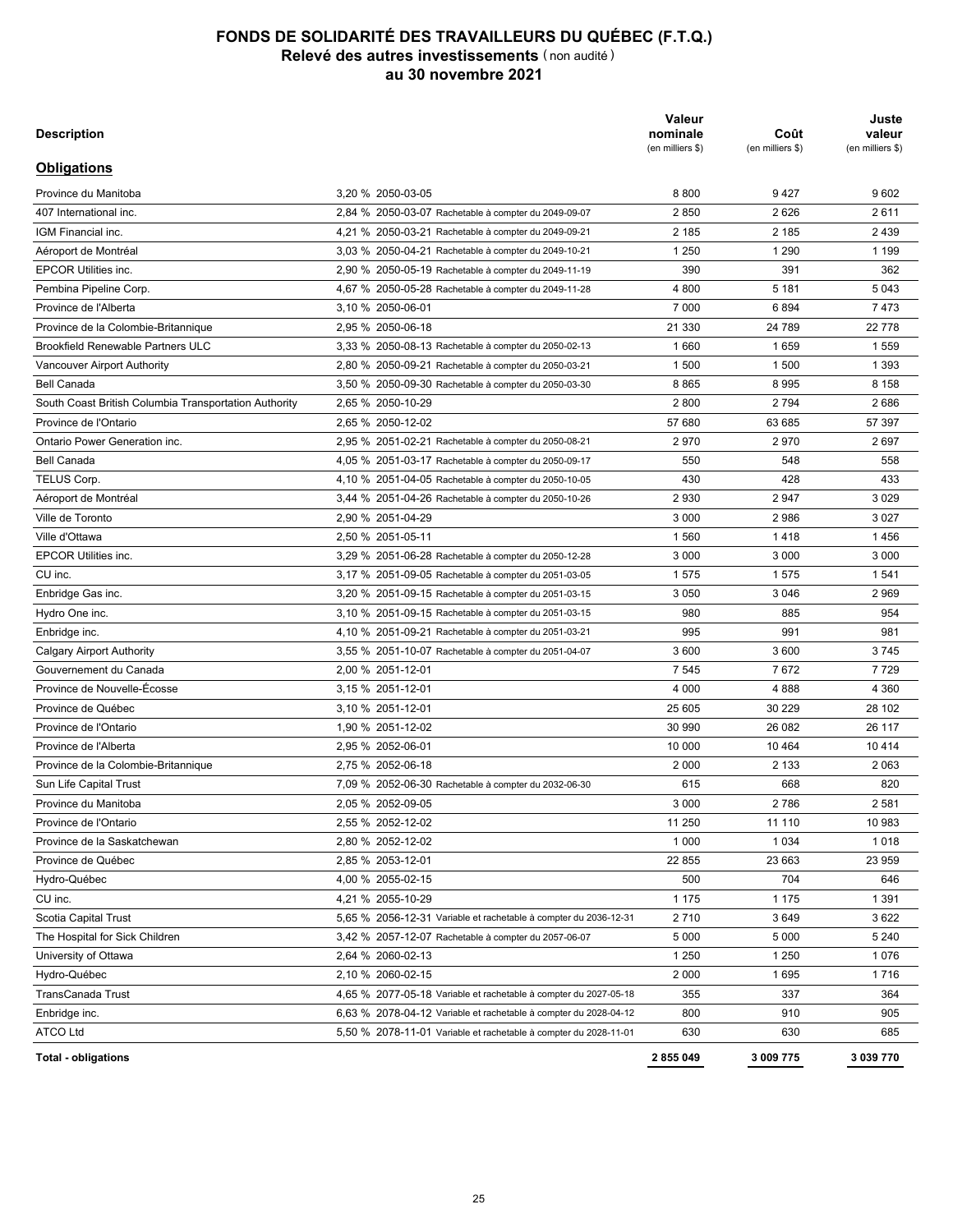| <b>Description</b>                                    |                                                                  | Valeur<br>nominale<br>(en milliers \$) | Coût<br>(en milliers \$) | Juste<br>valeur<br>(en milliers \$) |
|-------------------------------------------------------|------------------------------------------------------------------|----------------------------------------|--------------------------|-------------------------------------|
| <b>Obligations</b>                                    |                                                                  |                                        |                          |                                     |
| Province du Manitoba                                  | 3.20 % 2050-03-05                                                | 8800                                   | 9427                     | 9602                                |
| 407 International inc.                                | 2,84 % 2050-03-07 Rachetable à compter du 2049-09-07             | 2850                                   | 2626                     | 2611                                |
| IGM Financial inc.                                    | 4,21 % 2050-03-21 Rachetable à compter du 2049-09-21             | 2 1 8 5                                | 2 1 8 5                  | 2 4 3 9                             |
| Aéroport de Montréal                                  | 3,03 % 2050-04-21 Rachetable à compter du 2049-10-21             | 1 2 5 0                                | 1 2 9 0                  | 1 1 9 9                             |
| <b>EPCOR Utilities inc.</b>                           | 2,90 % 2050-05-19 Rachetable à compter du 2049-11-19             | 390                                    | 391                      | 362                                 |
| Pembina Pipeline Corp.                                | 4,67 % 2050-05-28 Rachetable à compter du 2049-11-28             | 4 800                                  | 5 1 8 1                  | 5 0 4 3                             |
| Province de l'Alberta                                 | 3,10 % 2050-06-01                                                | 7 0 0 0                                | 6894                     | 7473                                |
| Province de la Colombie-Britannique                   | 2,95 % 2050-06-18                                                | 21 330                                 | 24 789                   | 22 778                              |
| <b>Brookfield Renewable Partners ULC</b>              | 3,33 % 2050-08-13 Rachetable à compter du 2050-02-13             | 1660                                   | 1659                     | 1559                                |
| Vancouver Airport Authority                           | 2,80 % 2050-09-21 Rachetable à compter du 2050-03-21             | 1 500                                  | 1 500                    | 1 3 9 3                             |
| <b>Bell Canada</b>                                    | 3,50 % 2050-09-30 Rachetable à compter du 2050-03-30             | 8865                                   | 8995                     | 8 1 5 8                             |
| South Coast British Columbia Transportation Authority | 2,65 % 2050-10-29                                                | 2800                                   | 2794                     | 2686                                |
| Province de l'Ontario                                 | 2.65 % 2050-12-02                                                | 57 680                                 | 63 685                   | 57 397                              |
| Ontario Power Generation inc.                         | 2,95 % 2051-02-21 Rachetable à compter du 2050-08-21             | 2970                                   | 2970                     | 2697                                |
| <b>Bell Canada</b>                                    | 4,05 % 2051-03-17 Rachetable à compter du 2050-09-17             | 550                                    | 548                      | 558                                 |
| TELUS Corp.                                           | 4,10 % 2051-04-05 Rachetable à compter du 2050-10-05             | 430                                    | 428                      | 433                                 |
| Aéroport de Montréal                                  | 3,44 % 2051-04-26 Rachetable à compter du 2050-10-26             | 2930                                   | 2947                     | 3 0 2 9                             |
| Ville de Toronto                                      | 2.90 % 2051-04-29                                                | 3 0 0 0                                | 2986                     | 3 0 2 7                             |
| Ville d'Ottawa                                        | 2,50 % 2051-05-11                                                | 1560                                   | 1418                     | 1456                                |
| <b>EPCOR Utilities inc.</b>                           | 3,29 % 2051-06-28 Rachetable à compter du 2050-12-28             | 3 0 0 0                                | 3 0 0 0                  | 3 0 0 0                             |
| CU inc.                                               | 3,17 % 2051-09-05 Rachetable à compter du 2051-03-05             | 1575                                   | 1575                     | 1541                                |
| Enbridge Gas inc.                                     | 3,20 % 2051-09-15 Rachetable à compter du 2051-03-15             | 3 0 5 0                                | 3 0 4 6                  | 2969                                |
| Hydro One inc.                                        | 3,10 % 2051-09-15 Rachetable à compter du 2051-03-15             | 980                                    | 885                      | 954                                 |
| Enbridge inc.                                         | 4,10 % 2051-09-21 Rachetable à compter du 2051-03-21             | 995                                    | 991                      | 981                                 |
| <b>Calgary Airport Authority</b>                      | 3,55 % 2051-10-07 Rachetable à compter du 2051-04-07             | 3600                                   | 3600                     | 3745                                |
| Gouvernement du Canada                                | 2,00 % 2051-12-01                                                | 7 5 4 5                                | 7672                     | 7729                                |
| Province de Nouvelle-Écosse                           | 3,15 % 2051-12-01                                                | 4 0 0 0                                | 4888                     | 4 3 6 0                             |
| Province de Québec                                    | 3,10 % 2051-12-01                                                | 25 605                                 | 30 229                   | 28 102                              |
| Province de l'Ontario                                 | 1,90 % 2051-12-02                                                | 30 990                                 | 26 082                   | 26 117                              |
| Province de l'Alberta                                 | 2,95 % 2052-06-01                                                | 10 000                                 | 10 4 64                  | 10 4 14                             |
| Province de la Colombie-Britannique                   | 2,75 % 2052-06-18                                                | 2 0 0 0                                | 2 1 3 3                  | 2 0 6 3                             |
| Sun Life Capital Trust                                | 7,09 % 2052-06-30 Rachetable à compter du 2032-06-30             | 615                                    | 668                      | 820                                 |
| Province du Manitoba                                  | 2.05 % 2052-09-05                                                | 3 0 0 0                                | 2786                     | 2 5 8 1                             |
| Province de l'Ontario                                 | 2,55 % 2052-12-02                                                | 11 250                                 | 11 110                   | 10 983                              |
| Province de la Saskatchewan                           | 2,80 % 2052-12-02                                                | 1 0 0 0                                | 1 0 3 4                  | 1018                                |
| Province de Québec                                    | 2,85 % 2053-12-01                                                | 22 855                                 | 23 663                   | 23 959                              |
| Hydro-Québec                                          | 4,00 % 2055-02-15                                                | 500                                    | 704                      | 646                                 |
| CU inc.                                               | 4,21 % 2055-10-29                                                | 1 1 7 5                                | 1 1 7 5                  | 1 3 9 1                             |
| Scotia Capital Trust                                  | 5,65 % 2056-12-31 Variable et rachetable à compter du 2036-12-31 | 2710                                   | 3649                     | 3622                                |
|                                                       | 3,42 % 2057-12-07 Rachetable à compter du 2057-06-07             |                                        |                          |                                     |
| The Hospital for Sick Children                        |                                                                  | 5 0 0 0<br>1 2 5 0                     | 5 0 0 0<br>1 2 5 0       | 5 2 4 0                             |
| University of Ottawa                                  | 2,64 % 2060-02-13                                                |                                        |                          | 1076                                |
| Hydro-Québec                                          | 2,10 % 2060-02-15                                                | 2 0 0 0                                | 1695                     | 1716                                |
| TransCanada Trust                                     | 4,65 % 2077-05-18 Variable et rachetable à compter du 2027-05-18 | 355                                    | 337                      | 364                                 |
| Enbridge inc.                                         | 6,63 % 2078-04-12 Variable et rachetable à compter du 2028-04-12 | 800                                    | 910                      | 905                                 |
| ATCO Ltd                                              | 5,50 % 2078-11-01 Variable et rachetable à compter du 2028-11-01 | 630                                    | 630                      | 685                                 |
| <b>Total - obligations</b>                            |                                                                  | 2855049                                | 3 009 775                | 3 039 770                           |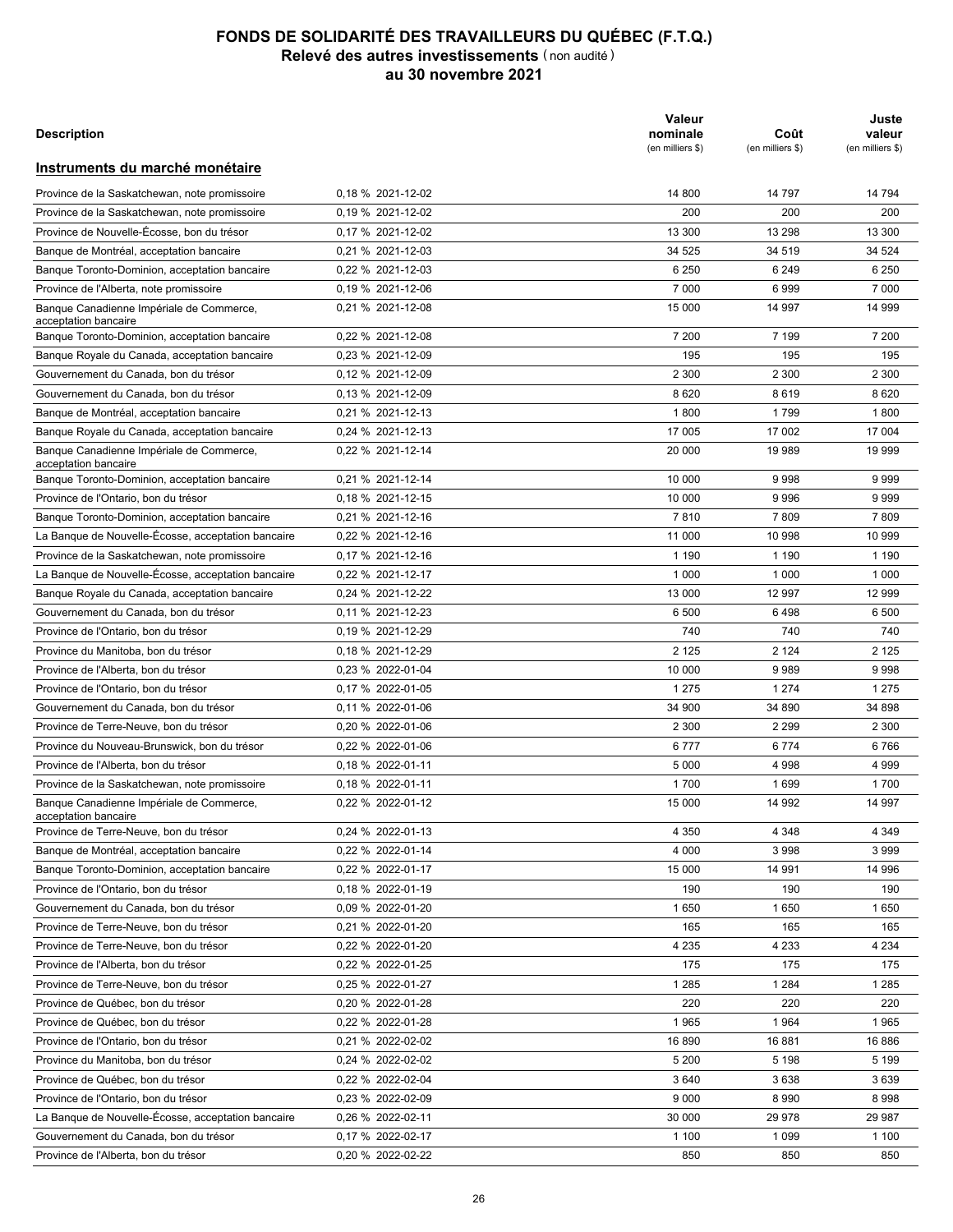|                                                                  |                   | Valeur                       |                          | Juste                      |
|------------------------------------------------------------------|-------------------|------------------------------|--------------------------|----------------------------|
| <b>Description</b>                                               |                   | nominale<br>(en milliers \$) | Coût<br>(en milliers \$) | valeur<br>(en milliers \$) |
| Instruments du marché monétaire                                  |                   |                              |                          |                            |
| Province de la Saskatchewan, note promissoire                    | 0.18 % 2021-12-02 | 14 800                       | 14 797                   | 14 794                     |
| Province de la Saskatchewan, note promissoire                    | 0.19 % 2021-12-02 | 200                          | 200                      | 200                        |
| Province de Nouvelle-Écosse, bon du trésor                       | 0.17 % 2021-12-02 | 13 300                       | 13 298                   | 13 300                     |
| Banque de Montréal, acceptation bancaire                         | 0,21 % 2021-12-03 | 34 525                       | 34 519                   | 34 524                     |
| Banque Toronto-Dominion, acceptation bancaire                    | 0,22 % 2021-12-03 | 6 2 5 0                      | 6 2 4 9                  | 6 2 5 0                    |
| Province de l'Alberta, note promissoire                          | 0.19 % 2021-12-06 | 7 0 0 0                      | 6999                     | 7 0 0 0                    |
| Banque Canadienne Impériale de Commerce,<br>acceptation bancaire | 0,21 % 2021-12-08 | 15 000                       | 14 997                   | 14 999                     |
| Banque Toronto-Dominion, acceptation bancaire                    | 0,22 % 2021-12-08 | 7 200                        | 7 199                    | 7 200                      |
| Banque Royale du Canada, acceptation bancaire                    | 0,23 % 2021-12-09 | 195                          | 195                      | 195                        |
| Gouvernement du Canada, bon du trésor                            | 0.12 % 2021-12-09 | 2 3 0 0                      | 2 300                    | 2 300                      |
| Gouvernement du Canada, bon du trésor                            | 0.13 % 2021-12-09 | 8620                         | 8619                     | 8620                       |
| Banque de Montréal, acceptation bancaire                         | 0,21 % 2021-12-13 | 1800                         | 1799                     | 1800                       |
| Banque Royale du Canada, acceptation bancaire                    | 0,24 % 2021-12-13 | 17 005                       | 17 002                   | 17 004                     |
| Banque Canadienne Impériale de Commerce,<br>acceptation bancaire | 0,22 % 2021-12-14 | 20 000                       | 19 989                   | 19 999                     |
| Banque Toronto-Dominion, acceptation bancaire                    | 0,21 % 2021-12-14 | 10 000                       | 9998                     | 9999                       |
| Province de l'Ontario, bon du trésor                             | 0.18 % 2021-12-15 | 10 000                       | 9996                     | 9999                       |
| Banque Toronto-Dominion, acceptation bancaire                    | 0,21 % 2021-12-16 | 7810                         | 7809                     | 7809                       |
| La Banque de Nouvelle-Écosse, acceptation bancaire               | 0,22 % 2021-12-16 | 11 000                       | 10 998                   | 10 999                     |
| Province de la Saskatchewan, note promissoire                    | 0.17 % 2021-12-16 | 1 1 9 0                      | 1 1 9 0                  | 1 1 9 0                    |
| La Banque de Nouvelle-Écosse, acceptation bancaire               | 0,22 % 2021-12-17 | 1 0 0 0                      | 1 0 0 0                  | 1 0 0 0                    |
| Banque Royale du Canada, acceptation bancaire                    | 0,24 % 2021-12-22 | 13 000                       | 12 997                   | 12 999                     |
| Gouvernement du Canada, bon du trésor                            | 0.11 % 2021-12-23 | 6 500                        | 6498                     | 6 500                      |
| Province de l'Ontario, bon du trésor                             | 0.19 % 2021-12-29 | 740                          | 740                      | 740                        |
| Province du Manitoba, bon du trésor                              | 0.18 % 2021-12-29 | 2 1 2 5                      | 2 1 2 4                  | 2 1 2 5                    |
| Province de l'Alberta, bon du trésor                             | 0,23 % 2022-01-04 | 10 000                       | 9989                     | 9998                       |
| Province de l'Ontario, bon du trésor                             | 0,17 % 2022-01-05 | 1 2 7 5                      | 1 2 7 4                  | 1 2 7 5                    |
| Gouvernement du Canada, bon du trésor                            | 0,11 % 2022-01-06 | 34 900                       | 34 890                   | 34 898                     |
| Province de Terre-Neuve, bon du trésor                           | 0,20 % 2022-01-06 | 2 3 0 0                      | 2 2 9 9                  | 2 3 0 0                    |
| Province du Nouveau-Brunswick, bon du trésor                     | 0,22 % 2022-01-06 | 6777                         | 6774                     | 6766                       |
| Province de l'Alberta, bon du trésor                             | 0.18 % 2022-01-11 | 5 0 0 0                      | 4 9 9 8                  | 4 9 9 9                    |
| Province de la Saskatchewan, note promissoire                    | 0.18 % 2022-01-11 | 1700                         | 1699                     | 1700                       |
| Banque Canadienne Impériale de Commerce,                         | 0.22 % 2022-01-12 | 15 000                       | 14 992                   | 14 997                     |
| acceptation bancaire                                             |                   |                              |                          |                            |
| Province de Terre-Neuve, bon du trésor                           | 0,24 % 2022-01-13 | 4 3 5 0                      | 4 3 4 8                  | 4 3 4 9                    |
| Banque de Montréal, acceptation bancaire                         | 0,22 % 2022-01-14 | 4 0 0 0                      | 3998                     | 3 9 9 9                    |
| Banque Toronto-Dominion, acceptation bancaire                    | 0,22 % 2022-01-17 | 15 000                       | 14 991                   | 14 996                     |
| Province de l'Ontario, bon du trésor                             | 0.18 % 2022-01-19 | 190                          | 190                      | 190                        |
| Gouvernement du Canada, bon du trésor                            | 0,09 % 2022-01-20 | 1650                         | 1650                     | 1650                       |
| Province de Terre-Neuve, bon du trésor                           | 0,21 % 2022-01-20 | 165                          | 165                      | 165                        |
| Province de Terre-Neuve, bon du trésor                           | 0,22 % 2022-01-20 | 4 2 3 5                      | 4 2 3 3                  | 4 2 3 4                    |
| Province de l'Alberta, bon du trésor                             | 0,22 % 2022-01-25 | 175                          | 175                      | 175                        |
| Province de Terre-Neuve, bon du trésor                           | 0.25 % 2022-01-27 | 1 2 8 5                      | 1 2 8 4                  | 1 2 8 5                    |
| Province de Québec, bon du trésor                                | 0,20 % 2022-01-28 | 220                          | 220                      | 220                        |
| Province de Québec, bon du trésor                                | 0,22 % 2022-01-28 | 1965                         | 1964                     | 1965                       |
| Province de l'Ontario, bon du trésor                             | 0,21 % 2022-02-02 | 16 890                       | 16 881                   | 16886                      |
| Province du Manitoba, bon du trésor                              | 0,24 % 2022-02-02 | 5 200                        | 5 1 9 8                  | 5 1 9 9                    |
| Province de Québec, bon du trésor                                | 0,22 % 2022-02-04 | 3640                         | 3638                     | 3639                       |
| Province de l'Ontario, bon du trésor                             | 0,23 % 2022-02-09 | 9 0 0 0                      | 8990                     | 8998                       |
| La Banque de Nouvelle-Écosse, acceptation bancaire               | 0,26 % 2022-02-11 | 30 000                       | 29 978                   | 29 987                     |
| Gouvernement du Canada, bon du trésor                            | 0,17 % 2022-02-17 | 1 100                        | 1 0 9 9                  | 1 100                      |
| Province de l'Alberta, bon du trésor                             | 0,20 % 2022-02-22 | 850                          | 850                      | 850                        |
|                                                                  |                   |                              |                          |                            |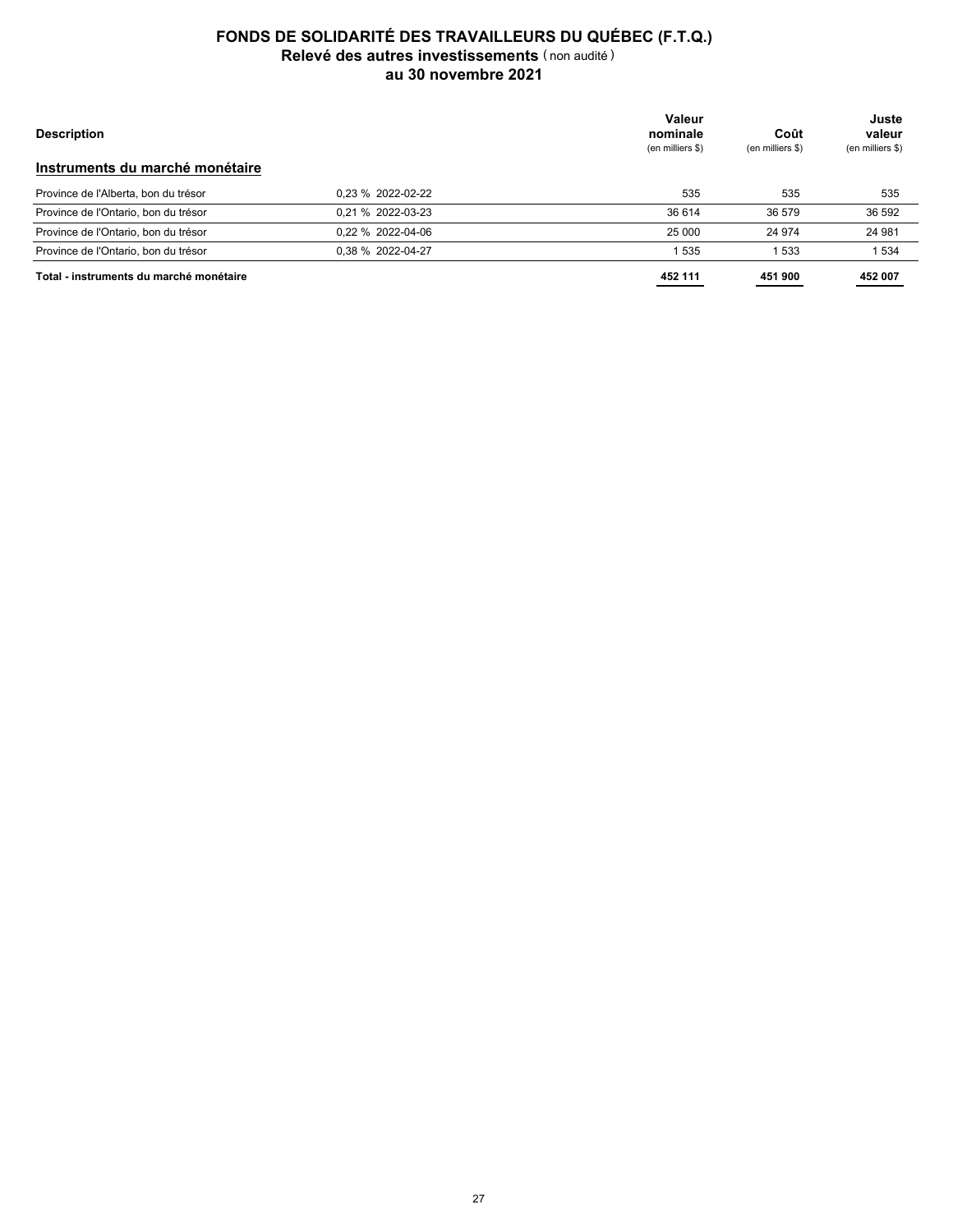| <b>Description</b>                      |                   | Valeur<br>nominale<br>(en milliers \$) | Coût<br>(en milliers \$) | Juste<br>valeur<br>(en milliers \$) |
|-----------------------------------------|-------------------|----------------------------------------|--------------------------|-------------------------------------|
| Instruments du marché monétaire         |                   |                                        |                          |                                     |
| Province de l'Alberta, bon du trésor    | 0.23 % 2022-02-22 | 535                                    | 535                      | 535                                 |
| Province de l'Ontario, bon du trésor    | 0.21 % 2022-03-23 | 36 614                                 | 36 579                   | 36 592                              |
| Province de l'Ontario, bon du trésor    | 0.22 % 2022-04-06 | 25 000                                 | 24 974                   | 24 981                              |
| Province de l'Ontario, bon du trésor    | 0.38 % 2022-04-27 | 535                                    | 533                      | 1 5 3 4                             |
| Total - instruments du marché monétaire |                   | 452 111                                | 451 900                  | 452 007                             |